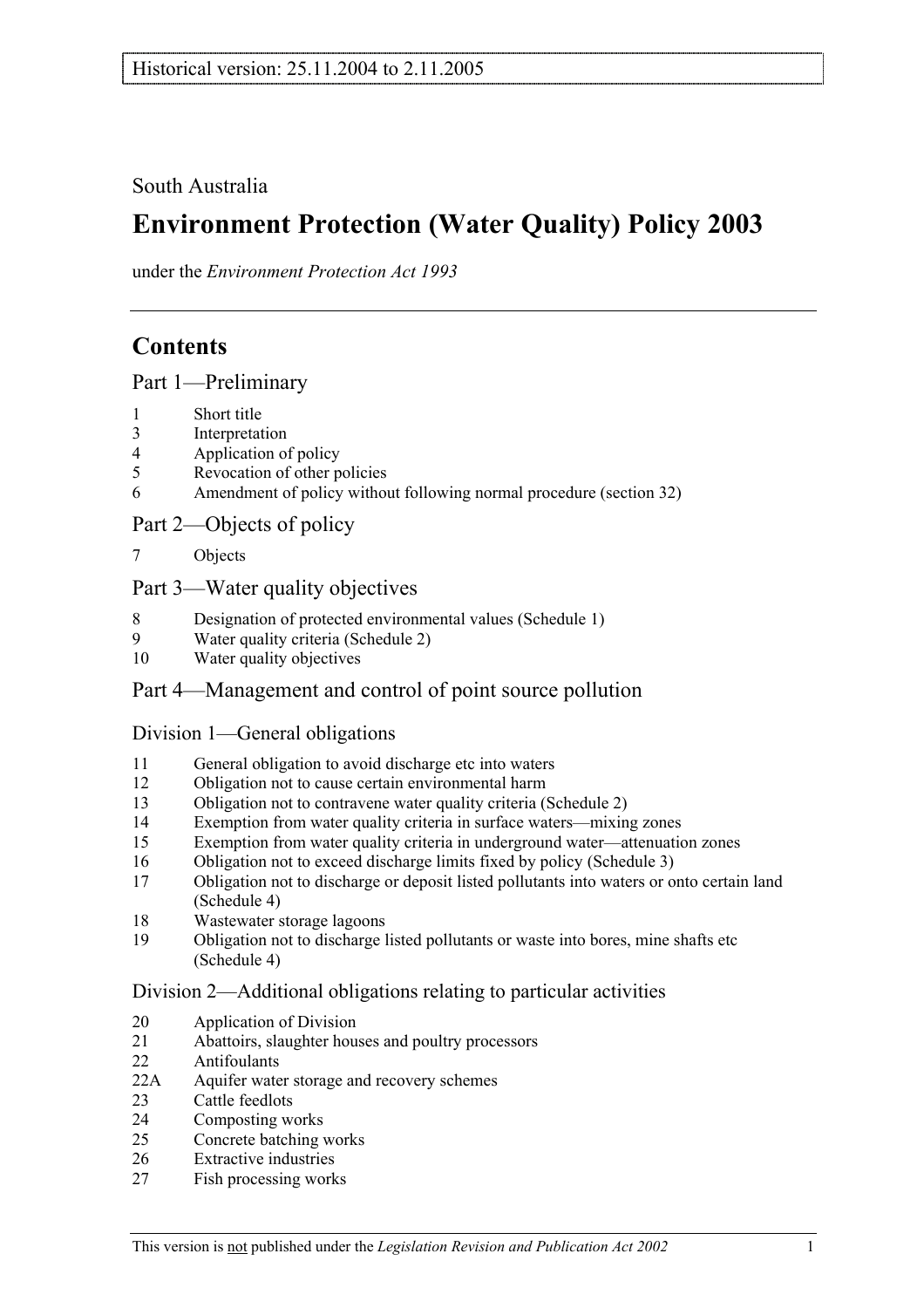- 28 Milking sheds
- 29 Milk processing works
- 30 Piggeries
- 31 Saleyards
- 32 Septic systems
- 33 Septic tank effluent disposal schemes
- 34 Sewerage systems and sewage treatment systems
- 35 Tanneries and fellmongeries
- 36 Vessels on inland waters—waste
- 37 Waste depots
- 38 Wineries and distilleries

## Part 5—Management and control of diffuse sources of pollution

- 39 Road construction and maintenance—stormwater
- 40 Building and construction industry—stormwater
- 41 Urban stormwater
- 42 Authority may issue environment protection order to give effect to code of practice under this Part
- 43 Matters to be taken into account by Authority

## Part 6—Exemption conditions requiring monitoring and reporting

44 Exemption conditions requiring monitoring and reporting

Schedule 1—Protected environmental values

Schedule 2—Water quality criteria

Schedule 3—Discharge limits

Schedule 4—Listed pollutants

Part 1—

Part 2—

Schedule 5—Listed pollutants

Legislative history

## **Part 1—Preliminary**

## **1—Short title**

This policy may be cited as the *Environment Protection (Water Quality) Policy 2003*.

## **3—Interpretation**

(1) In this policy—

*Act* means the *Environment Protection Act 1993*;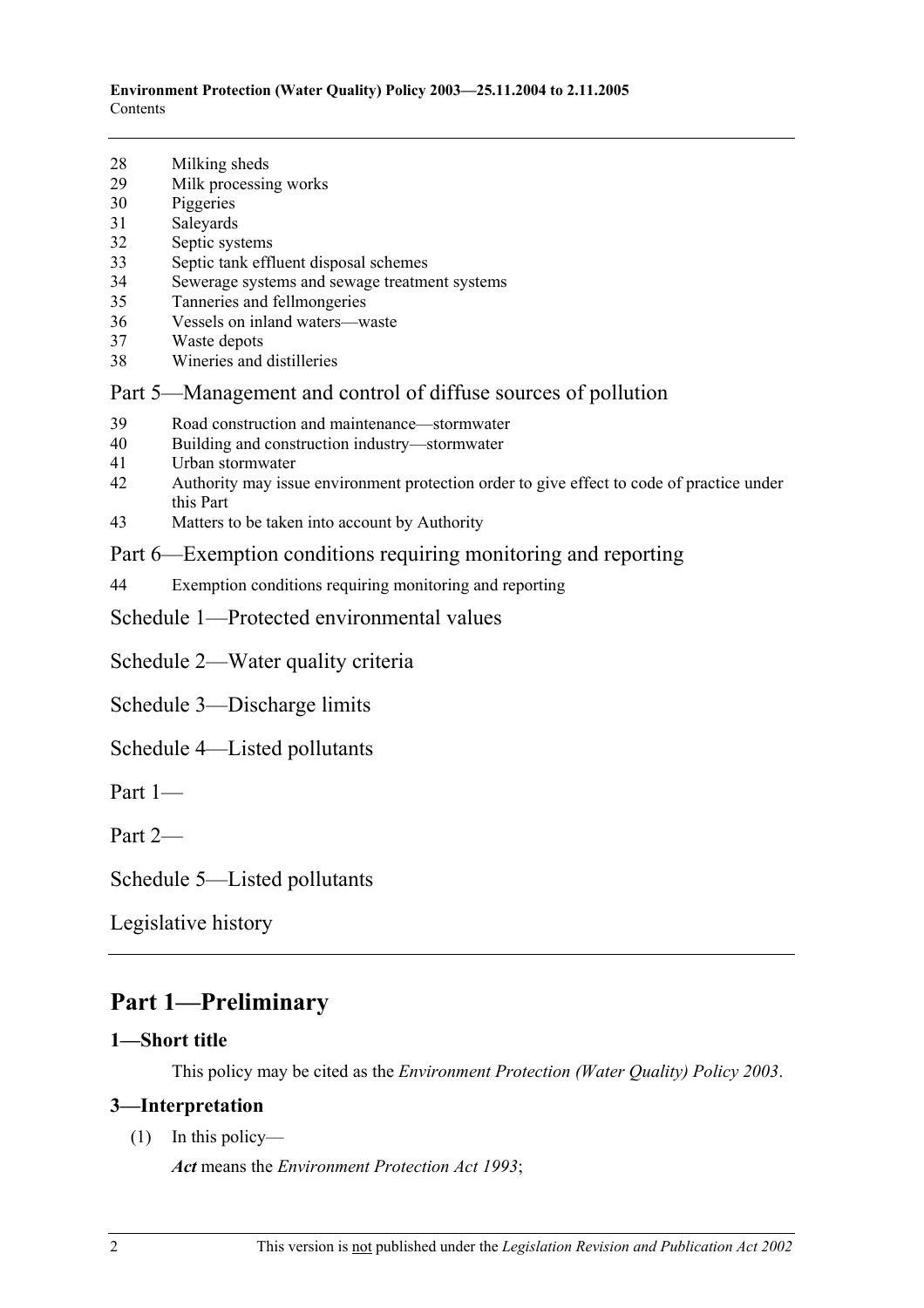*ANZECC* means the Australian and New Zealand Environment and Conservation Council;

*ARMCANZ* means the Agriculture Resource Management Council of Australia and New Zealand;

*clean stormwater* means stormwater that is not contaminated stormwater;

*contaminated stormwater* means stormwater that is contaminated by a pollutant listed in Schedule 4 or any material that could be reasonably prevented from entering the pipes, gutters and other channels used to collect and convey the stormwater;

*exemption* means an exemption under Part 6 of the Act;

*pollutant* has the same meaning as in the Act, and includes waste;

*protected environmental value*, in relation to waters or a particular body of water, means such of the following beneficial aspects or uses of water as are designated by this policy (see clause 9) in respect of those waters or that body of water for protection from pollution:

- A Aquatic ecosystem—
	- (i) fresh water;
	- (ii) marine water;
- B Recreational water use and aesthetics—
	- (i) primary contact;
	- (ii) secondary contact;
	- (iii) aesthetics;
- C Potable use;
- D Agricultural/aquaculture use—
	- (i) irrigation;
	- (ii) stock watering;
	- (iii) aquaculture;
- E Industrial use;

*septic system* means a system used on premises for the on-site collection, treatment and disposal of sewage generated at the premises, and includes a septic tank;

*stormwater* means rain or melted precipitation that runs off land or structures on land;

*surface waters* means—

- (a) marine waters; and
- (b) all other waters of the State other than underground water;

*underground water* means water occurring naturally, or stored, below ground level;

*vessel* means a boat, yacht, ship or other vessel capable of floating and being used on water;

*waste* has the same meaning as in the Act, and includes wastewater;

*waste management hierarchy*—see clause 7;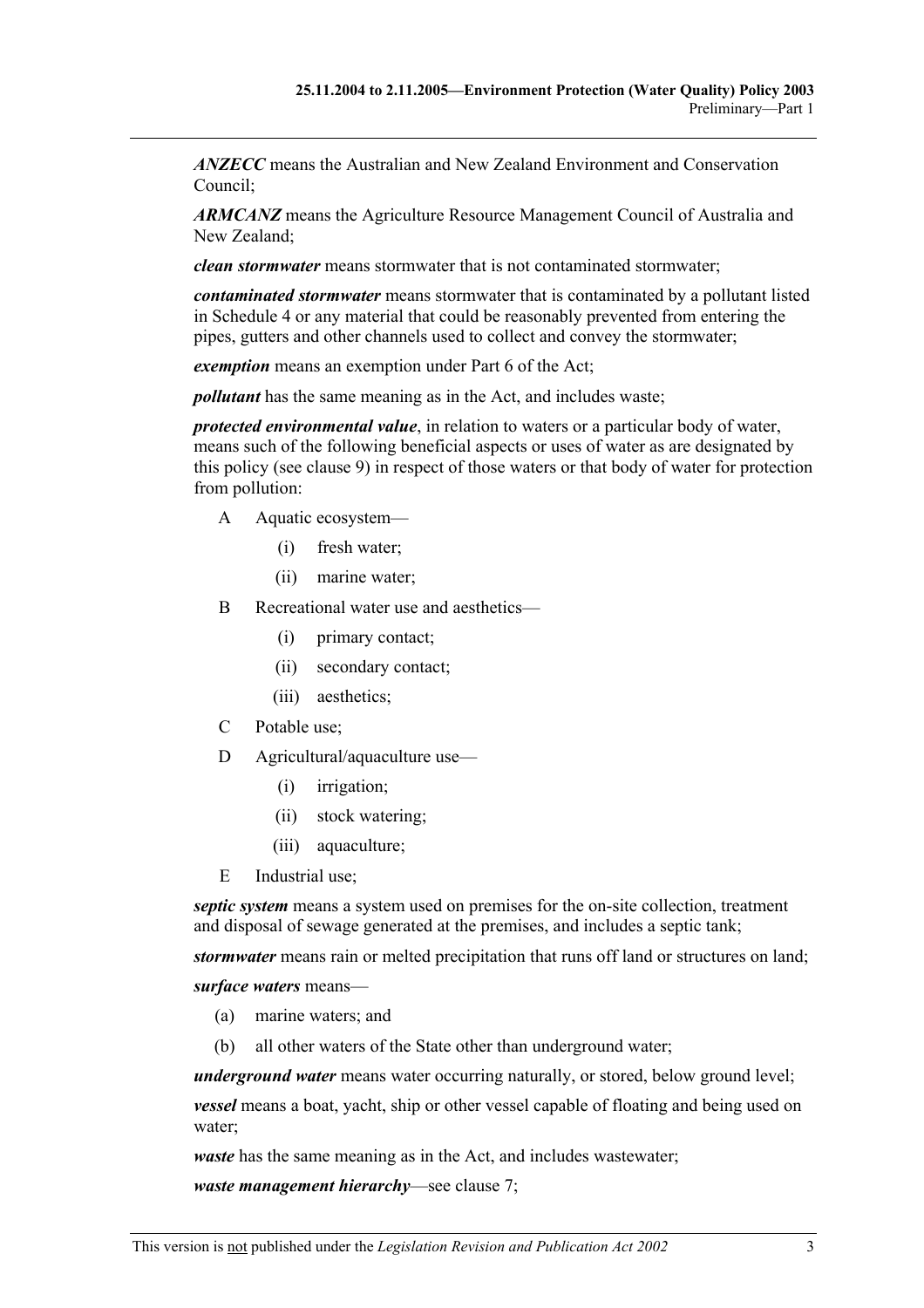*wastewater* means waste principally consisting of water, and includes wash down water, cooling water, effluent, irrigation runoff and contaminated stormwater;

*wastewater management system* means a system designed and operated for the purpose of collecting and managing wastewater so as to minimise any adverse impacts of the wastewater on the environment;

*wastewater storage lagoon* means any dam, pond or lagoon constructed and used for the purpose of holding wastewater but does not include a sediment retention basin;

*watercourse* means any of the following (whether or not temporarily dry):

- (a) a river, creek or other natural watercourse (whether modified or not);
- (b) a dam or reservoir that collects water flowing in a watercourse;
- (c) a lake, wetland or other body of water through which water flows;
- (d) the Coorong;
- (e) an artificial channel;
- (f) a public stormwater disposal system;
- (g) part of a watercourse;

*water quality criteria*, in relation to protecting a particular protected environmental value, means the maximum concentrations of certain substances permitted by this policy to be in water, or the minimum or maximum levels permitted for certain characteristics of water;

*water quality objectives*—see clause 10;

*waters* means waters to which this policy applies—see clause 4.

- (2) For the purposes of this policy, a person discharges or deposits waste or a pollutant into waters or onto land if the person causes or allows the waste or pollutant to be discharged or deposited into the waters or onto the land or fails to prevent it from entering the waters or escaping onto the land (including by processes such as seepage or infiltration or carriage by wind, rain, sea spray or stormwater or by the rising of the water table).
- (3) For the purposes of this policy, the discharge or deposit of waste or a pollutant into a watercourse that is temporarily dry will be regarded as the discharge or deposit of the waste or pollutant into waters.
- (4) In this policy, the expression *mandatory provision* followed by a statement as to the category of offence is to be taken to signify that contravention of the provision at the foot of which the expression appears is, for the purposes of Part 5 of the Act, an offence of the category so stated.

#### **Note—**

Unless the contrary intention appears, terms used in this policy that are defined in the Act have the respective meanings assigned to those terms by the Act.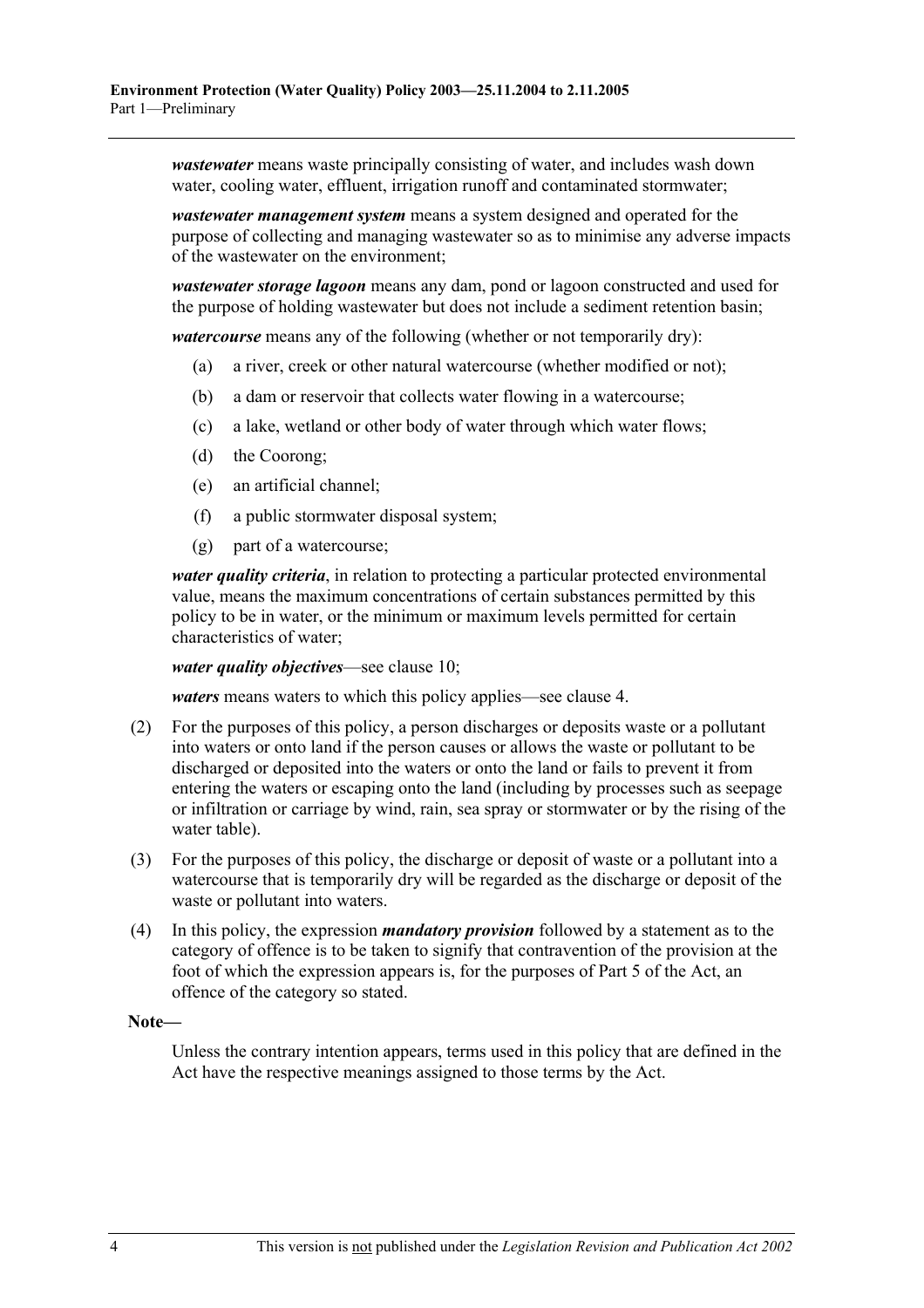## **4—Application of policy**

- (1) Subject to section 7 of the Act and this clause, this policy applies in relation to all surface waters and underground waters including the water within a public stormwater disposal system or irrigation drainage channel, but excluding—
	- (a) water within the pipes and closed tanks of a water reticulation system; and
	- (b) water within a sewage system or wastewater management system; and
	- (c) water within a closed tank constructed of or lined with material impervious to water; and
	- (d) water within a private or public swimming pool.
- (2) This policy does not apply to the discharge of clean stormwater into any waters.
- (3) Except for Part 5, this policy does not apply to the ultimate discharge of stormwater from a public stormwater disposal system into any waters by a government or public authority responsible for the system.
- (4) Nothing in this policy affects the operation of an environmental authorisation granted under the Act, or any authority or exemption given by or under any other Act or law, and in force immediately before the commencement of this policy.

## **5—Revocation of other policies**

The following environment protection policies are revoked:

- (a) *Environment Protection (Marine) Policy 1994* (see *Gazette 27.10.1994 p1380*);
- (b) *Environment Protection (Milking Shed Effluent Management) Policy 1997* (see *Gazette 29.5.1997 p2690*);
- (c) *Environment Protection (Vessels on Inland Waters) Policy 1998* (see *Gazette 8.1.1998 p21*).

## **6—Amendment of policy without following normal procedure (section 32)**

- (1) The following provisions of this policy may be amended by the Minister, by notice in the Gazette, pursuant to section  $32(1)(c)$  of the Act:
	- (a) Division 2 of Part 4;
	- (b) Part 5;
	- (c) Table 2 of Schedule 1;
	- (d) Schedule 2;
	- (e) Schedule 3;
	- (f) Schedule 4;
	- (g) Schedule 5.
- (2) The kinds of changes that may be made to a provision by amendment under subclause (1) are as follows:
	- (a) the provision may be substituted wholly or in part;
	- (b) material may be varied or struck out from the provision;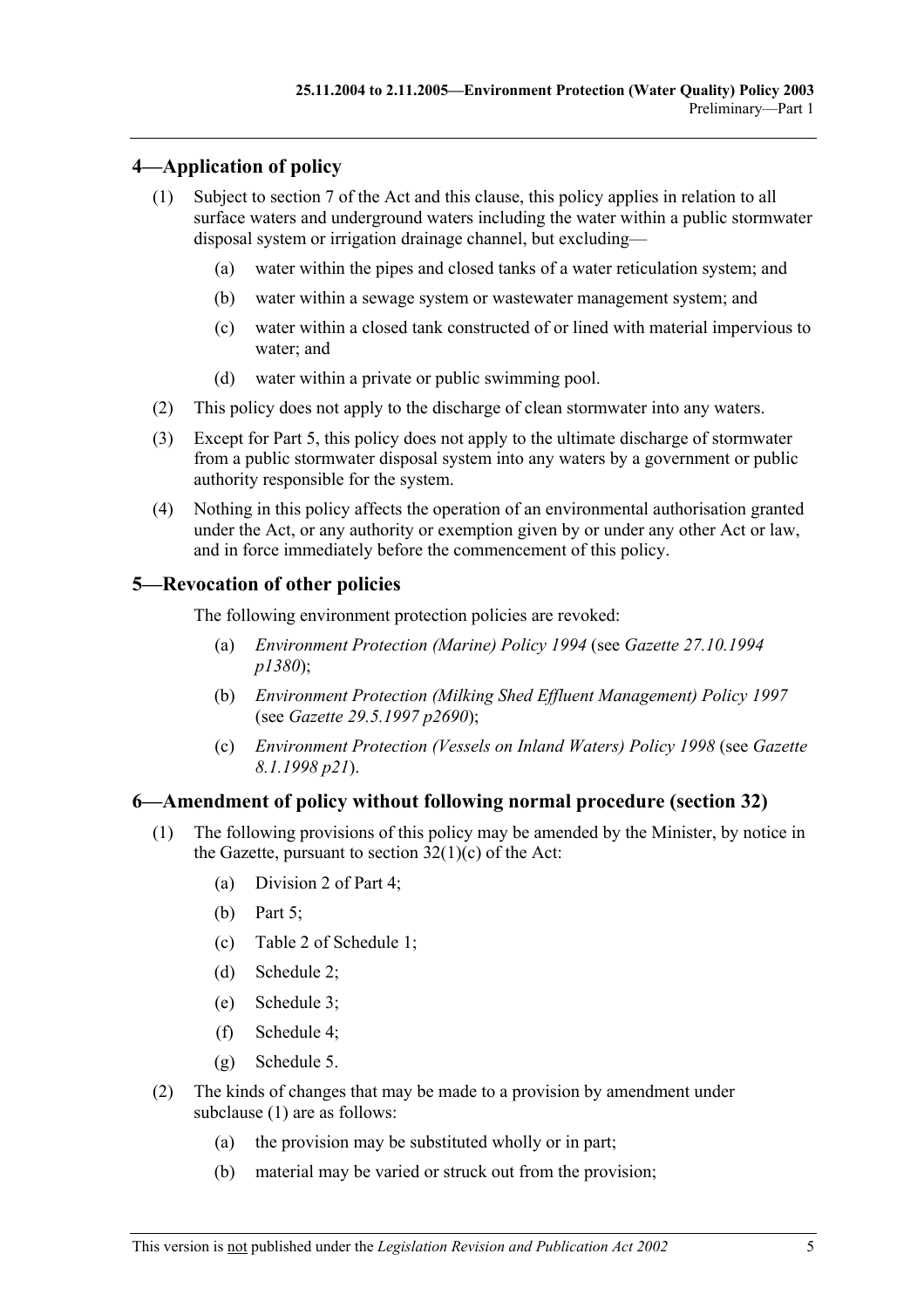- (c) material may be inserted into the provision.
- (3) The Authority cannot make a recommendation to the Minister for amendment of any of the provisions referred to in subclause (1) unless—
	- (a) a proposal for the amendment has been developed, taking into account, where relevant, the principles set out in the *Australian and New Zealand Guidelines for Fresh and Marine Water Quality 2000* prepared by ANZECC/ARMCANZ, as in force from time to time, or in any guidelines substituted for those guidelines; and
	- (b) the proposal has been reduced to writing, clearly setting out the purpose and likely impact of and reasons for the proposed amendment; and
	- (c) there have been consultations with relevant organisations and industries and the community likely to be affected by the proposed amendment; and
	- (d) the views expressed by those consulted have been considered by the Authority and communicated to the Minister.

## **Part 2—Objects of policy**

#### **7—Objects**

- (1) The principal object of this policy is to achieve the sustainable management of waters, by protecting or enhancing water quality while allowing economic and social development.
- (2) This policy more particularly seeks to—
	- (a) focus water quality management on achieving water quality objectives that will protect or enhance the water quality values assigned by this policy to the various areas of water; and
	- (b) ensure that pollution from both diffuse and point sources does not prejudice the achievement of those water quality objectives; and
	- (c) ensure that waste management will be based on doing the following, in the following order of priority (the *waste management hierarchy*):
		- (i) avoiding the production of waste;
		- (ii) minimising, as far as reasonably practicable, the production of waste;
		- (iii) reusing waste;
		- (iv) recycling waste;
		- (v) recovering part of waste for re-use;
		- (vi) treating waste to reduce potentially degrading impacts;
		- (vii) disposing of waste in an environmentally sound manner,

to the effect that, first, the production of waste should be avoided and, second, to the extent that avoidance is not reasonably achievable, the production of waste should, as far as reasonably practicable, be minimised, and so on; and

(d) promote best practice environmental management; and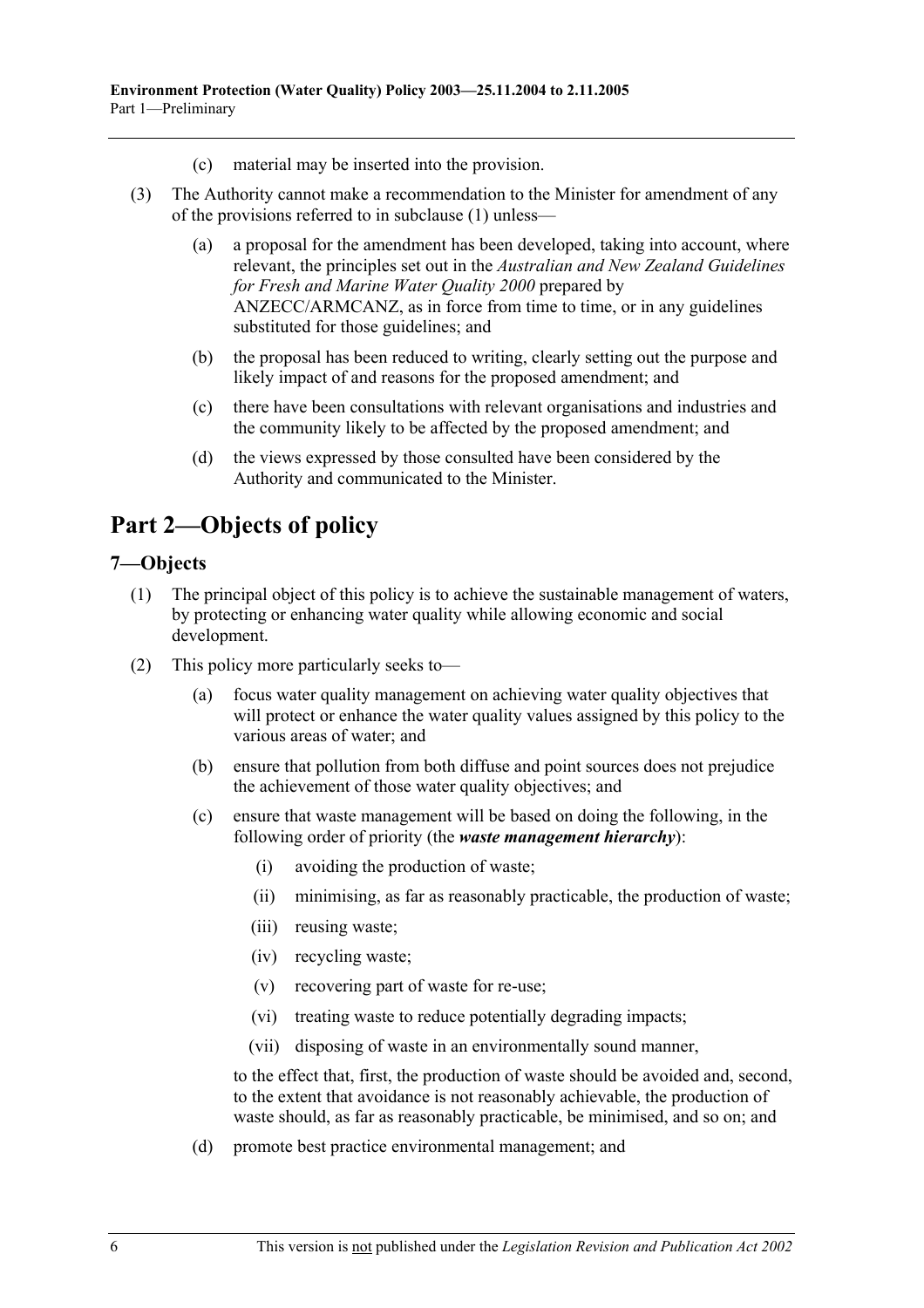(e) promote within the community environmental responsibility and involvement in environmental issues.

# **Part 3—Water quality objectives**

## **8—Designation of protected environmental values (Schedule 1)**

- (1) Subject to this clause, the protected environmental values of the waters to which this policy applies are the values designated for those waters (by an "X") in Table 1 of Schedule 1.
- (2) However, the protected environmental values of a particular body of water described or delineated in Table 2 of Schedule 1 are the values designated in respect of that body of water in that table.

## **9—Water quality criteria (Schedule 2)**

- (1) Subject to this clause, the water quality criteria for waters that have a protected environmental value are the criteria set out in Table 1 of Schedule 2 for waters with that value.
- (2) However, the water quality criteria for a particular body of water described or delineated in Table 2 of Schedule 2 are the criteria designated in respect of that body of water in that table.

## **10—Water quality objectives**

The water quality objectives for any particular waters will be achieved if the provisions of this policy relating to the water quality criteria applicable to those waters are complied with, so that the protected environmental values of those waters are safeguarded.

## **Part 4—Management and control of point source pollution**

## **Division 1—General obligations**

#### **11—General obligation to avoid discharge etc into waters**

- (1) A person who is undertaking an activity, or is an occupier of land, must take all reasonable and practicable measures (not being measures that themselves cause environmental harm) to avoid the discharge or deposit of waste from that activity or land—
	- (a) into any waters; or
	- (b) onto land in a place from which it is reasonably likely to enter any waters (including by processes such as seepage or infiltration or carriage by wind, rain, sea spray, or stormwater or by the rising of the water table),

and, in taking those measures, must apply the waste management hierarchy.

 (2) If, after having complied with subclause (1), some waste is to be discharged or deposited, and may lawfully be discharged or deposited, by a person into waters or onto land referred to in subclause (1)(b), the person must take all reasonable and practicable measures to prevent or minimise any resulting environmental harm to waters.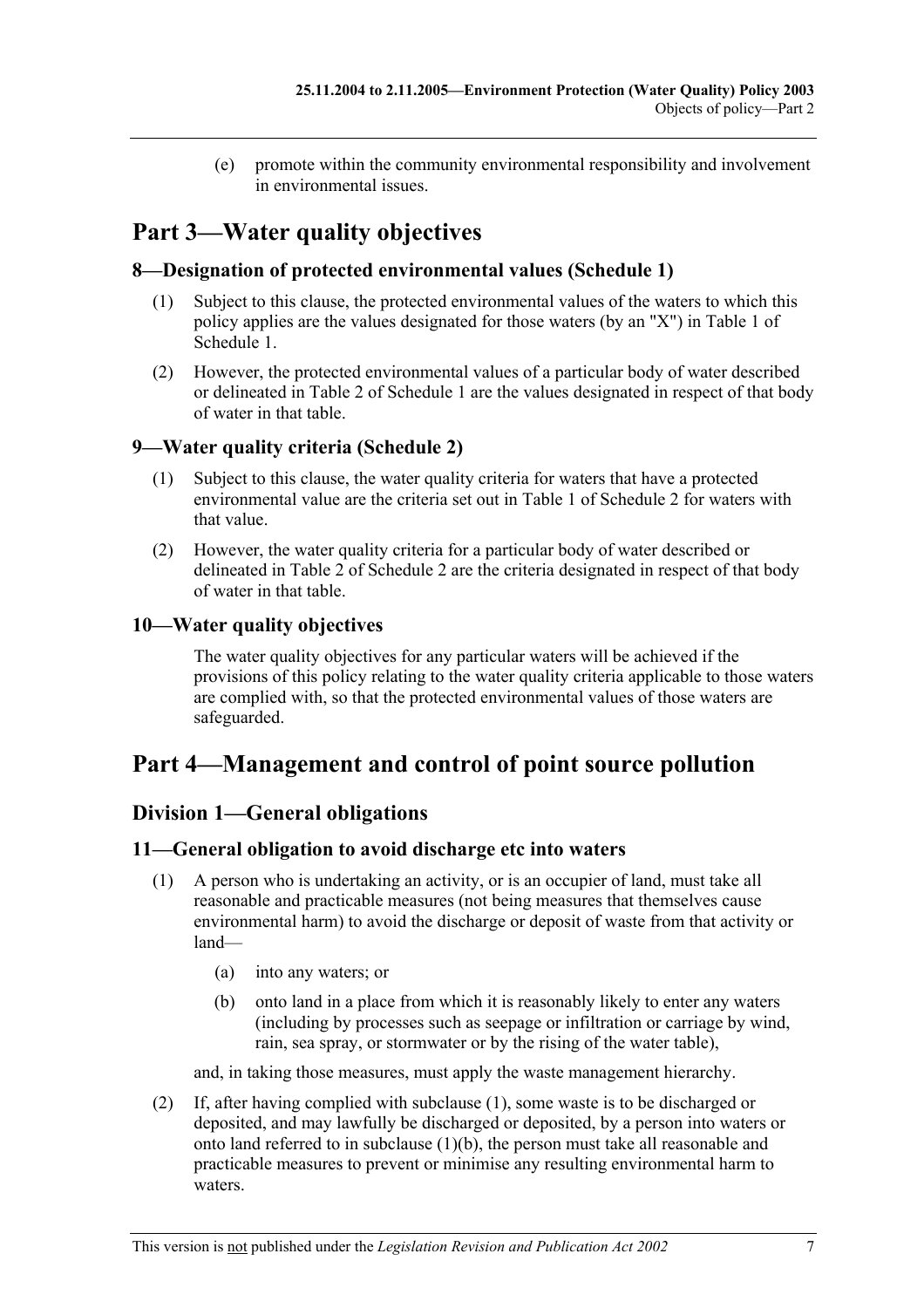(3) Subclause (2) does not derogate from any other provision of this policy.

#### **12—Obligation not to cause certain environmental harm**

A person must not, by discharging or depositing a pollutant into any waters, cause any of the following:

- (a) loss of seagrass or other native aquatic vegetation; or
- (b) a reduction in numbers of any native species of aquatic animal or insect; or
- (c) an increase in numbers of any non-native species of aquatic animal or insect; or
- (d) a reduction in numbers of aquatic organisms necessary to a healthy aquatic ecosystem; or
- (e) an increase in algal or aquatic plant growth; or
- (f) the water to become toxic to vegetation on land; or
- (g) the water to become harmful or offensive to humans, livestock or native animals; or
- (h) an increase in turbidity or sediment levels.

Mandatory provision: Category B offence.

#### **13—Obligation not to contravene water quality criteria (Schedule 2)**

- (1) A person must not, by discharging or depositing a pollutant into any waters, cause any of the water quality criteria applicable (see Schedule 2) to those waters—
	- (a) to be exceeded or, if already exceeded (whether through natural causes, the discharge or deposit of a pollutant or a combination of both), further exceeded; or
	- (b) in the case of a minimum level specified in Schedule 2 in relation to a characteristic of water—to be decreased or, if already decreased (whether through natural causes, the discharge or deposit of a pollutant or a combination of both), further decreased.

Mandatory provision: Category B offence.

(2) In this clause—

*exceeded* or *decreased* means exceeded or decreased as measured by a method approved by the Authority.

 (3) To avoid doubt, if zero constitutes a water quality criterion in Schedule 2 for a particular pollutant, the pollutant must not be detectable in the relevant waters when measured by a method approved by the Authority.

#### **14—Exemption from water quality criteria in surface waters—mixing zones**

 (1) The Authority may only grant a person an exemption from clause 13 in respect of the discharge of waste into surface waters if the person satisfies the Authority that measures can be taken in accordance with subclause (2) to establish an area in the waters where the waste is discharged and mixed with the waters (a *mixing zone*).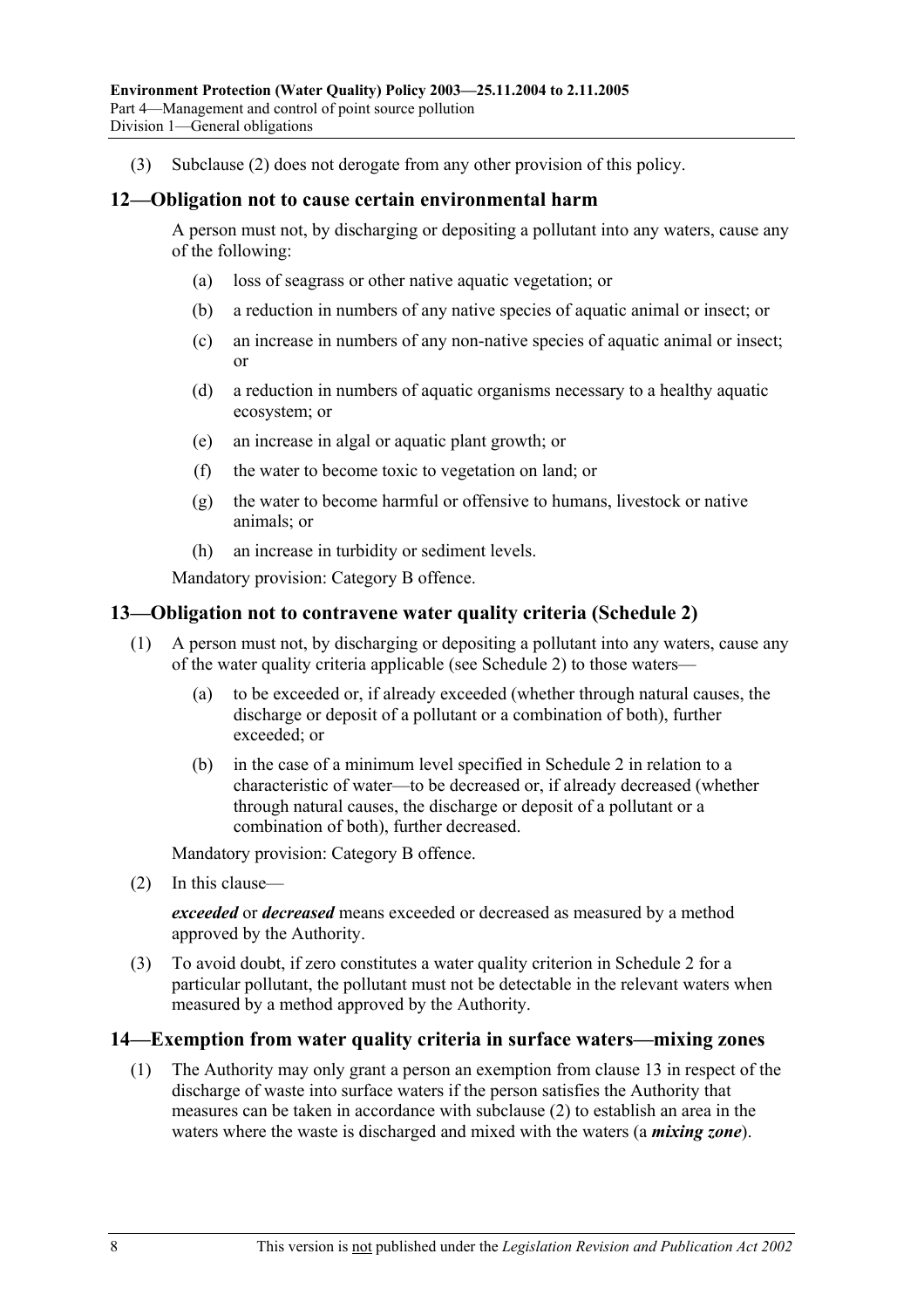- (2) The following requirements apply in relation to a mixing zone:
	- (a) the establishment of the zone must not—
		- (i) pose a significant risk to aquaculture areas, potable water intakes or supplies or marine parks or other areas of water with a high conservation value; or
		- (ii) be inconsistent with a plan adopted under Part 7 of the *Water Resources Act 1997*;
	- (b) the zone must not be situated within waters that—
		- (i) are regularly used to a significant extent for primary contact recreation; or
		- (ii) have significant value as a spawning or nursery area for aquatic organisms;
	- (c) in the case of marine waters (other than estuarine waters), the zone must—
		- (i) have a radius not exceeding 100 metres; and
		- (ii) not be within 200 metres of the mean low water mark of the coast at spring tides;
	- (d) in the case of other surface waters, the zone must have a radius not exceeding 20 metres;
	- (e) the zone's operation must—
		- (i) be sustainable; and
		- (ii) prevent or minimise the presence in or about the waters of objectionable matter or odours, or discolouration, as a result of the discharge; and
		- (iii) not prejudice the water quality objectives for the waters outside the zone.
- (3) If the Authority grants a person an exemption referred to in subclause (1), the Authority must, in addition to any other conditions that may be imposed, impose conditions of the exemption requiring the person to take the measures referred to in this clause.

### **15—Exemption from water quality criteria in underground water attenuation zones**

- (1) The Authority may only grant a person an exemption from clause 13 in respect of the discharge of waste into underground waters if the person satisfies the Authority that measures can be taken in accordance with subclause (2) to establish an area in the waters where the waste is discharged and the concentration of pollutants is reduced by physico-chemical and microbiological processes (an *attenuation zone*).
- (2) The following requirements apply in relation to an attenuation zone:
	- (a) the zone must not be situated wholly or partly within a water protection area within the meaning of Part 8 of the Act;
	- (b) the zone must not extend beyond the boundaries of the land on which the waste is generated except with the consent of the landowners affected: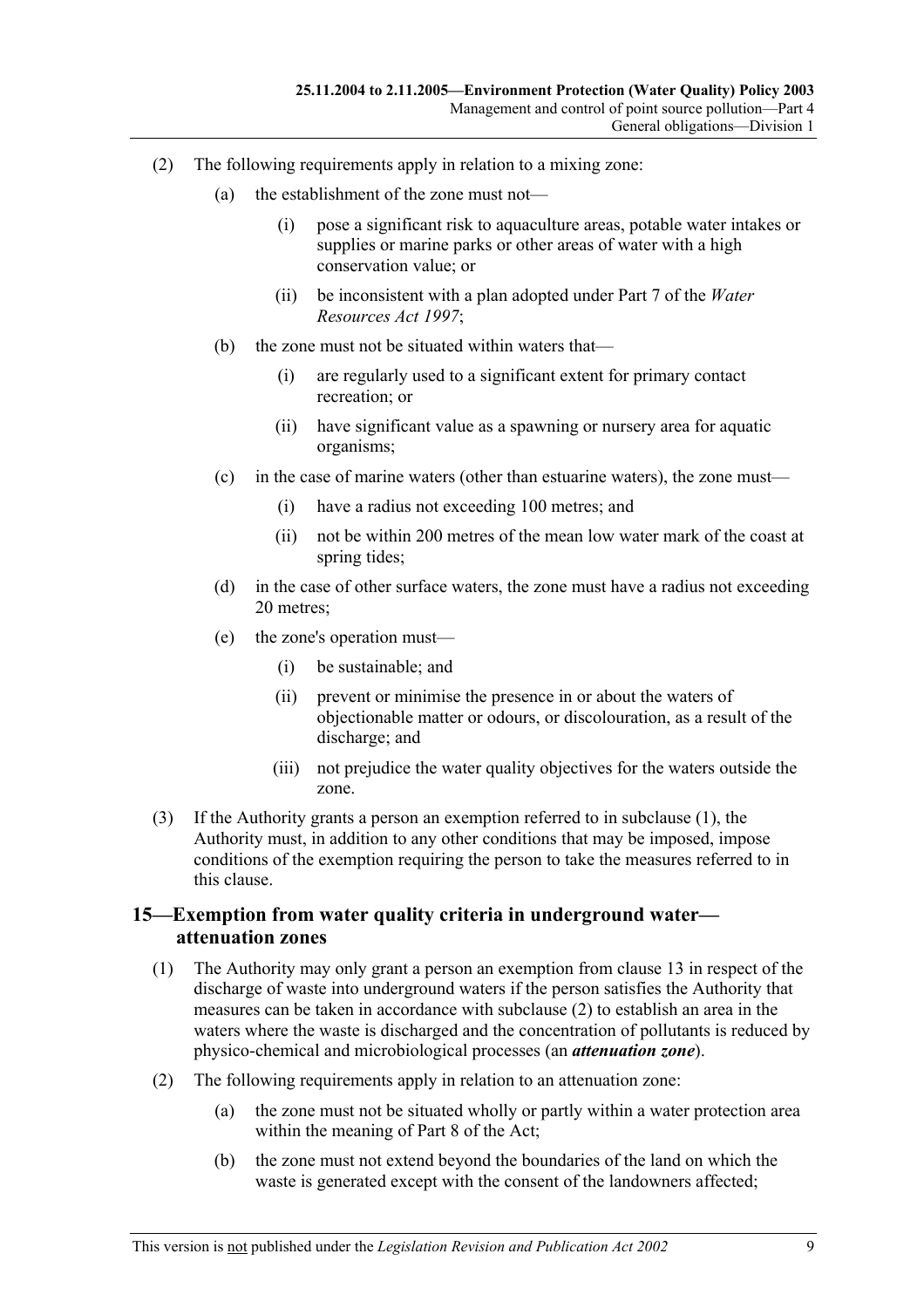- (c) the aquifer must not have high permeability properties (eg. Karst rock or fractured rock aquifers);
- (d) the zone's operation must—
	- (i) be sustainable; and
	- (ii) not prejudice the water quality objectives for the waters outside the zone.
- (3) If the Authority grants a person an exemption referred to in subclause (1), the Authority must, in addition to any other conditions that may be imposed, impose conditions of the exemption requiring the person—
	- (a) to take the measures referred to in this clause; and
	- (b) to take action in accordance with a contingency plan approved by the Authority if pollution from within the attenuation zone is detected outside the zone.

#### **16—Obligation not to exceed discharge limits fixed by policy (Schedule 3)**

 (1) A person must not, in the course of undertaking an activity described in Schedule 3, discharge a pollutant listed in the Schedule into any waters, or a particular body of water described or delineated in the Schedule, at a rate or concentration level that exceeds the rate or concentration level specified by the Schedule in respect of that pollutant.

Mandatory provision: Category B offence.

- (2) The Authority must not grant an exemption from subclause (1) if of the opinion that to do so would—
	- (a) prejudice the water quality objectives for waters inside or outside the area of water to which the proposed exemption would apply; or
	- (b) be inconsistent with a plan adopted under Part 7 of the *Water Resources Act 1997*.

#### **17—Obligation not to discharge or deposit listed pollutants into waters or onto certain land (Schedule 4)**

- (1) A person must not discharge or deposit a pollutant listed in Part 1 of Schedule 4—
	- (a) into any waters; or
	- (b) onto land in a place from which it is reasonably likely to enter any waters (including by processes such as seepage or infiltration or carriage by wind, rain, sea spray or stormwater or by the rising of the water table).

Mandatory provision: Category B offence.

- (2) Subclause (1) does not apply in relation to the lawful use of a pesticide or herbicide if the pesticide or herbicide is manufactured for use in relation to waters and is used at a concentration not exceeding a maximum concentration specified by the manufacturer or by law.
- (3) A person must not discharge or deposit a pollutant listed in Part 2 of Schedule 4 into any waters.

Mandatory provision: Category B offence.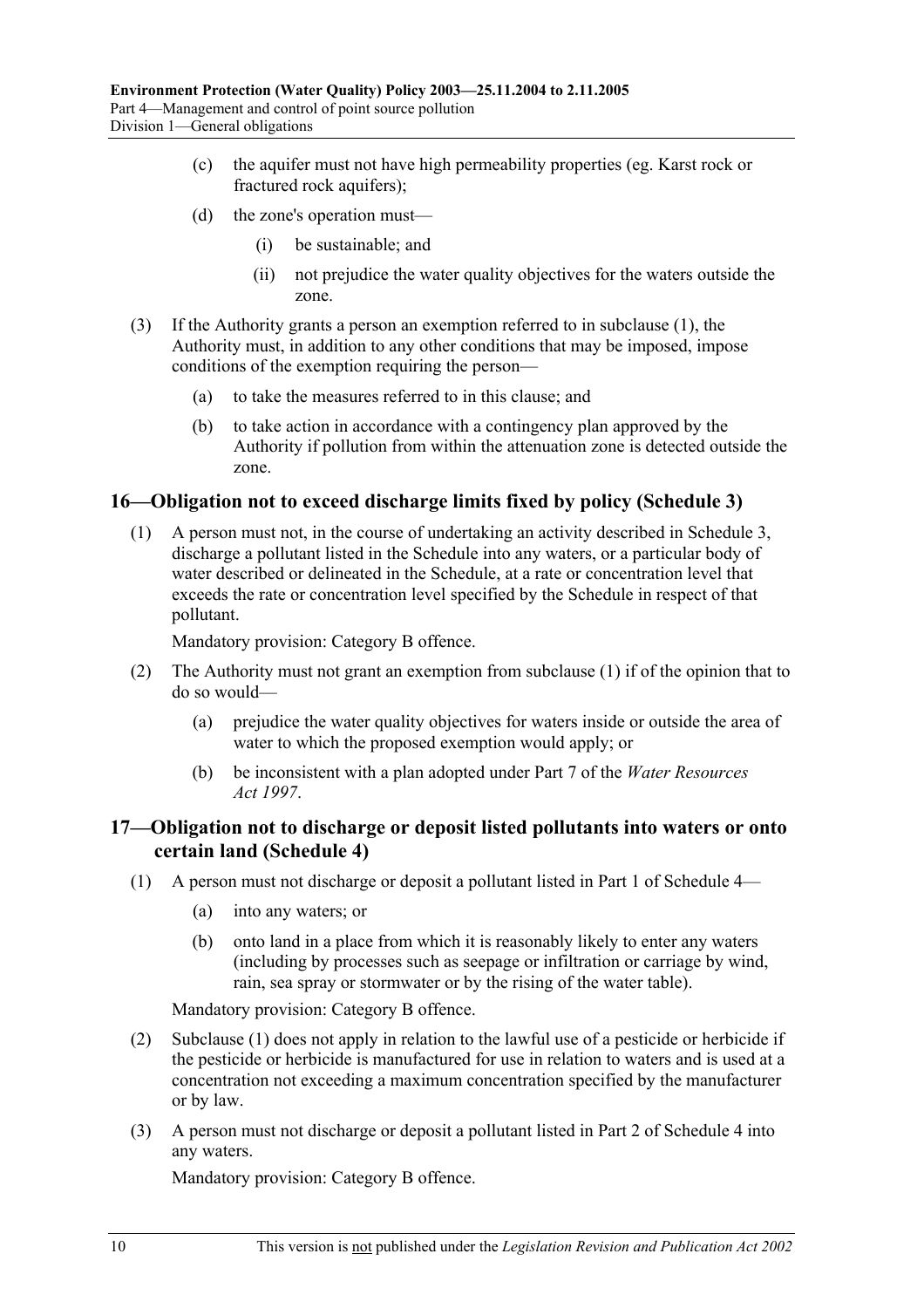#### **18—Wastewater storage lagoons**

- (1) In determining matters required to be determined by the Authority under Part 6 of the Act in relation to an environmental authorisation or an application for an environmental authorisation that involves the construction of a wastewater storage lagoon or an application for a development authorisation referred to the Authority under the *Development Act 1993* that involves the construction of a wastewater storage lagoon, the Authority must take into account the principle that the construction of wastewater storage lagoons should be avoided in the following locations:
	- (a) within the flood plain known as the "1956 River Murray Flood Plain" or any flood plain that is subject to flooding that occurs, on average, more often than once in every 100 years;
	- (b) within a water protection area within the meaning of Part 8 of the Act;
	- (c) within 20 metres of a public road or road reserve;
	- (d) within 50 metres of a bank of a watercourse;
	- (e) within 200 metres of a residence built on land that is owned by some other person;
	- (f) within 500 metres of the high water mark;
	- (g) within an area where the base of the lagoon would be below any seasonal water table.
- (2) A person must not store a pollutant listed in Schedule 5 in a wastewater storage lagoon located in—
	- (a) the flood plain known as the "1956 River Murray Flood Plain"; or
	- (b) a water protection area within the meaning of Part 8 of the Act.

Mandatory provision: Category B offence.

- (3) A person who constructs a wastewater storage lagoon must comply with the following provisions:
	- (a) the lagoon must be constructed so that polluted water in the lagoon cannot intercept with any underlying seasonal water table;
	- (b) in the case of a lagoon that is to be used for storage of wastewater that contains a pollutant listed in Schedule 5, the lagoon must—
		- (i) be constructed of or lined with an impervious material; or
		- (ii) be equipped with leak collection facilities that collect all leakages and return them to the lagoon or dispose of them in some other lawful manner;
	- (c) in the case of a lagoon other than one to which paragraph (b) applies, the lagoon must be constructed of or lined with a barrier that minimises, as far as practicable, leakage from the lagoon;
	- (d) a sufficient number of monitoring bores must be installed and properly placed so that the presence of any leakage can be readily ascertained;
	- (e) the lagoon must be constructed so as not to be liable to inundation or damage from flood waters;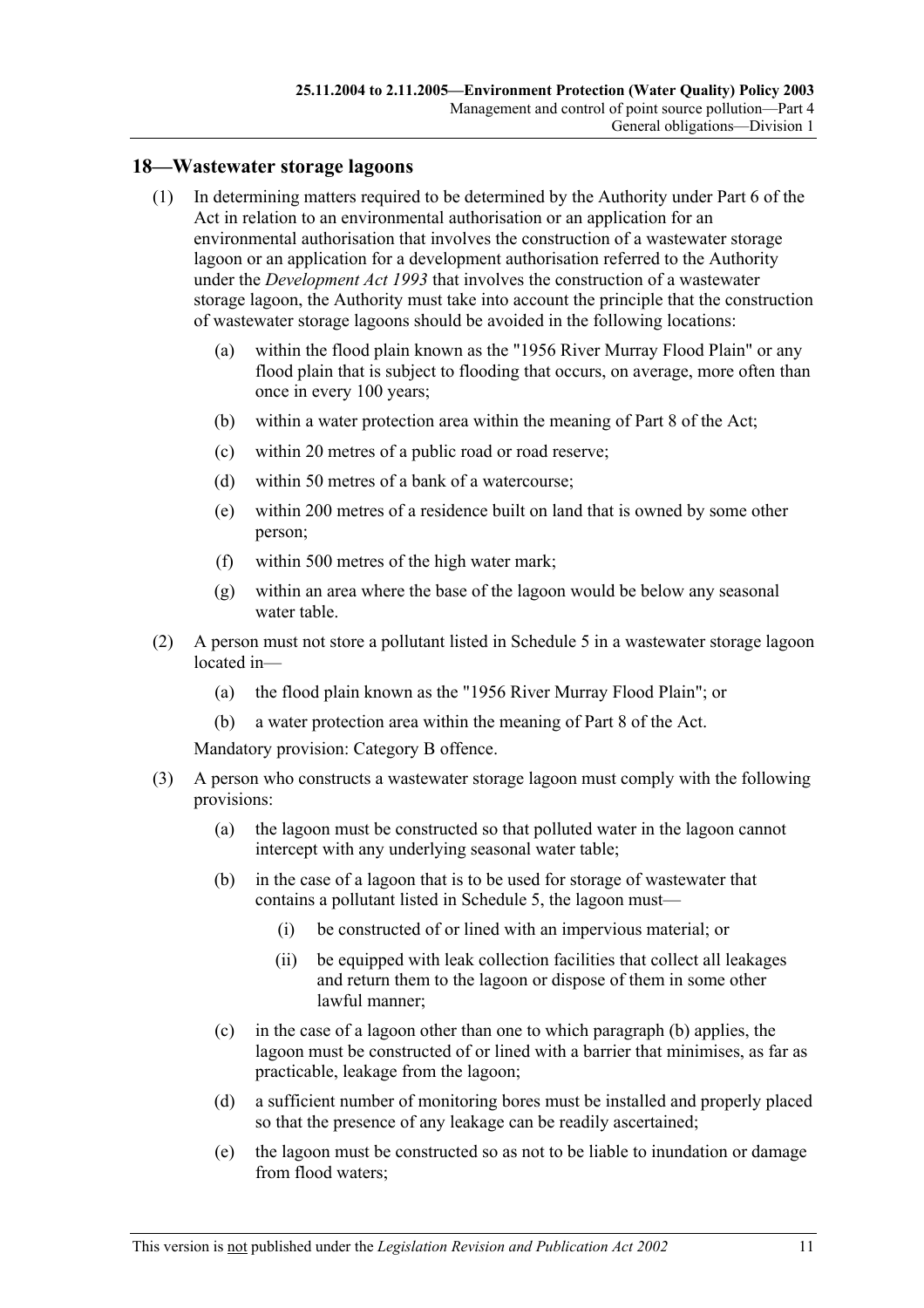(f) if there is any potential for the wastewater in the lagoon being a risk to the health of any animals, sufficient barriers to access to the lagoon by those animals must be installed.

Mandatory provision: Category B offence.

 (4) A person who discharges wastewater into a lagoon to which subclause (3) applies must ensure that the lagoon is maintained in a condition that ensures ongoing compliance with the provisions set out in that subclause.

Mandatory provision: Category B offence.

 (5) A person who discharges wastewater into a wastewater storage lagoon must not allow the water in the lagoon to reach a level that is less than 600 millimetres from the level of the maximum carrying capacity of the lagoon.

Mandatory provision: Category B offence.

### **19—Obligation not to discharge listed pollutants or waste into bores, mine shafts etc (Schedule 4)**

A person must not, after the first year of the operation of this policy, discharge or deposit a pollutant listed in Schedule 4 or any waste into a bore, mine shaft, quarry, well, infiltration basin or other similar structure or a naturally occurring sinkhole.

Mandatory provision: Category B offence.

## **Division 2—Additional obligations relating to particular activities**

#### **20—Application of Division**

Obligations imposed by this Division are in addition to and do not derogate from obligations imposed by the other provisions of this policy.

#### **21—Abattoirs, slaughter houses and poultry processors**

- (1) An operator of an abattoir, slaughter house or poultry processing works must ensure that—
	- (a) the premises incorporate a wastewater management system; and
	- (b) the system is effectively operating in respect of any wastewater generated at the premises while the premises are being used as an abattoir, slaughter house or poultry processing works; and
	- (c) waste generated at the premises is not discharged—
		- (i) into any waters; or
		- (ii) onto land in a place from which it is reasonably likely to enter any waters (including by processes such as seepage or infiltration or carriage by wind, rain, sea spray or stormwater or by the rising of the water table).

Mandatory provision: Category B offence.

 (2) This clause will not apply until the expiry of the first year of the operation of this policy in relation to premises that were, immediately before the commencement of this policy, an abattoir, a slaughter house or a poultry processing works.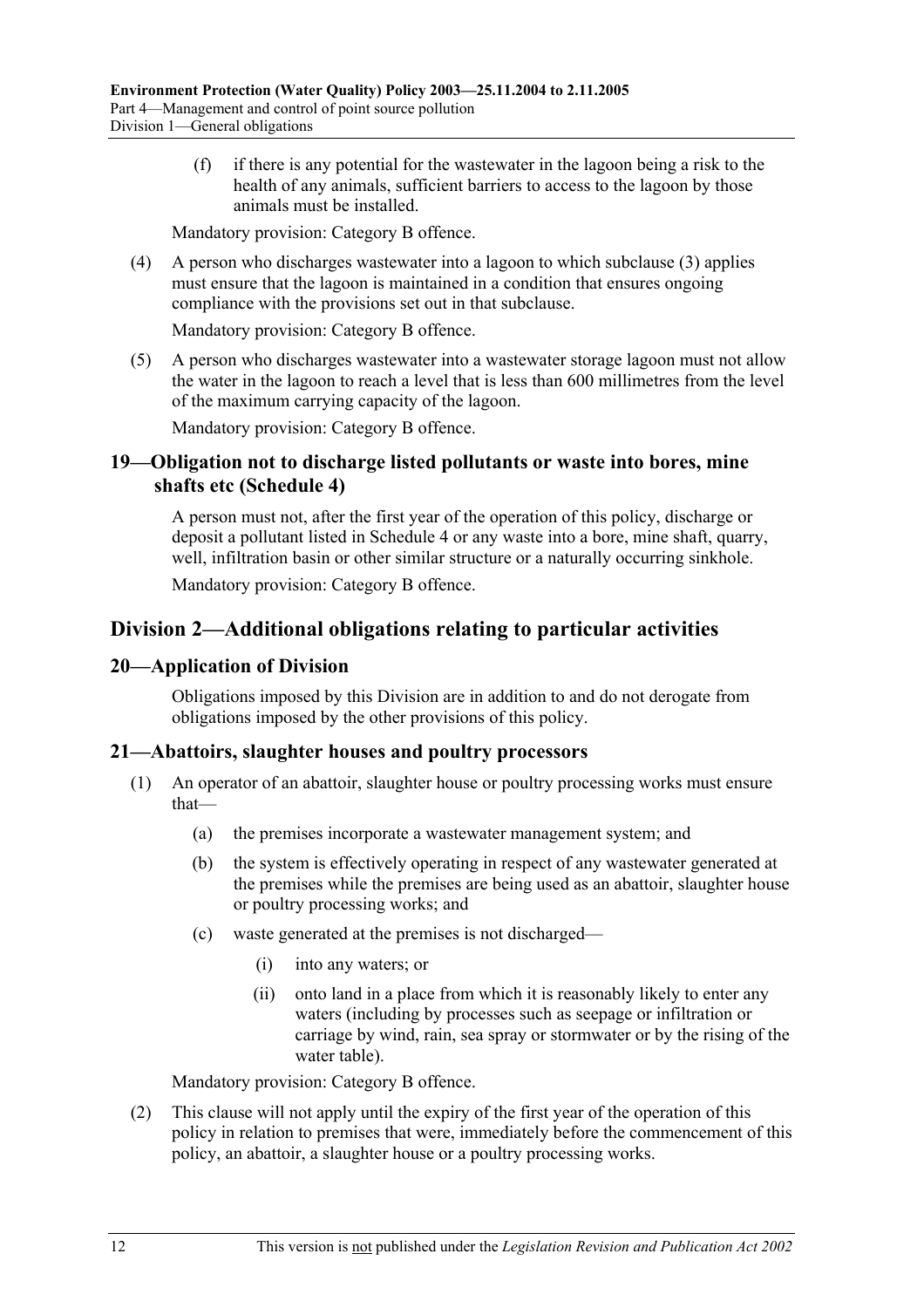### **22—Antifoulants**

(1) In this clause—

*antifoulant* means any chemical substance designed for application to water submerged surfaces to inhibit the growth of plants, animals or other organisms on those surfaces.

- (2) If a person uses an antifoulant, the code titled *Code of Practice for Antifouling and Inwater Hull Cleaning and Maintenance 1997* prepared by ANZECC applies.
- (3) The Authority may issue an environment protection order to a person who uses an antifoulant to give effect to the code referred to in subclause (2).
- (4) A person must, in using an antifoulant, or removing an antifoulant from any surface, comply with the following provisions:
	- (a) the only antifoulant containing tributyltin that may be used is one where the release rate of tributyltin from the antifoulant is less than 5 micrograms per square centimetre per day (as determined in accordance with a method approved by the Authority);
	- (b) an antifoulant containing tributyltin must not be used on a vessel that is less than 25 metres in length unless the hull of the vessel is made of aluminium;
	- (c) the cleaning of the hull of a vessel or the surface of any structure that has been coated with an antifoulant, or of any equipment contaminated with antifoulant, may only be carried out—
		- (i) in dry dock; or
		- (ii) above the high water mark of any waters; or
		- (iii) below the high water mark of any waters while the tide is out to such an extent that there is no tidal water coming into contact with the vessel, structure or equipment;
	- (d) antifoulant residues—
		- (i) must not enter any waters; and
		- (ii) must not come into contact with any land that is below the high water mark of any waters; and
		- (iii) must be collected and disposed of at a waste depot that is authorised under the Act to receive such waste.

Mandatory provision: Category B offence.

#### **22A—Aquifer water storage and recovery schemes**

(1) In this clause—

*aquifer water storage and recovery scheme* means a scheme involving the injection of stormwater into an aquifer for the purpose of storage and subsequent recovery.

 (2) If a person operates an aquifer water storage and recovery scheme, the code titled *Code of Practice for Aquifer Storage and Recovery 2004* prepared by the Authority applies.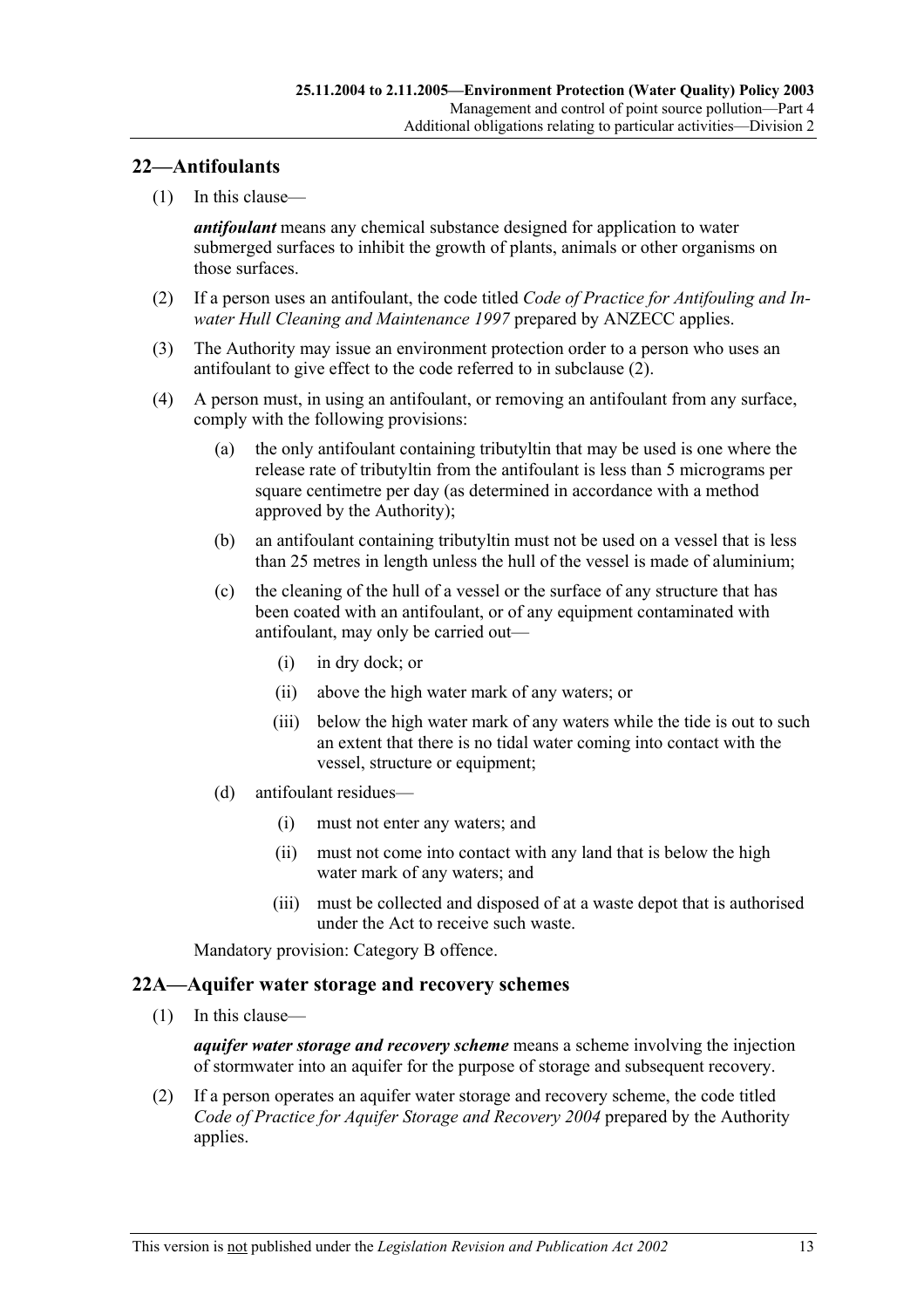(3) The Authority may issue an environment protection order to a person who operates an aquifer water storage and recovery scheme to give effect to the code referred to in subclause (2).

### **23—Cattle feedlots**

(1) In this clause—

*cattle feedlot* means a confined yard or area in which cattle are held and are fed principally by mechanical means or by hand.

- (2) An operator of a cattle feedlot must ensure that—
	- (a) the premises incorporate a wastewater management system; and
	- (b) the system is effectively operating in respect of any wastewater generated at the premises while the premises are being used as a cattle feedlot; and
	- (c) waste generated at the premises is not discharged—
		- (i) into any waters; or
		- (ii) onto land in a place from which it is reasonably likely to enter any waters (including by processes such as seepage or infiltration or carriage by wind, rain, sea spray or stormwater or by the rising of the water table).

Mandatory provision: Category B offence.

- (3) Subclause (2) will not apply until the expiry of the first year of the operation of this policy in relation to premises that were, immediately before the commencement of this policy, a cattle feedlot.
- (4) The Authority must, in determining any matters under Part 6 of the Act in relation to a cattle feedlot, take into account the *Guidelines for Establishment and Operation of Cattle Feedlots in South Australia 1994* prepared by the Authority and Primary Industries SA.

## **24—Composting works**

(1) In this clause—

*composting works* means works for the production of mushroom or other compost.

- (2) An operator of composting works must ensure that—
	- (a) the premises incorporate a wastewater management system; and
	- (b) the system is effectively operating in respect of any wastewater generated at the premises while the premises are being used as composting works; and
	- (c) waste generated at the premises is not discharged—
		- (i) into any waters; or
		- (ii) onto land in a place from which it is reasonably likely to enter any waters (including by processes such as seepage or infiltration or carriage by wind, rain, sea spray or stormwater or by the rising of the water table).

Mandatory provision: Category B offence.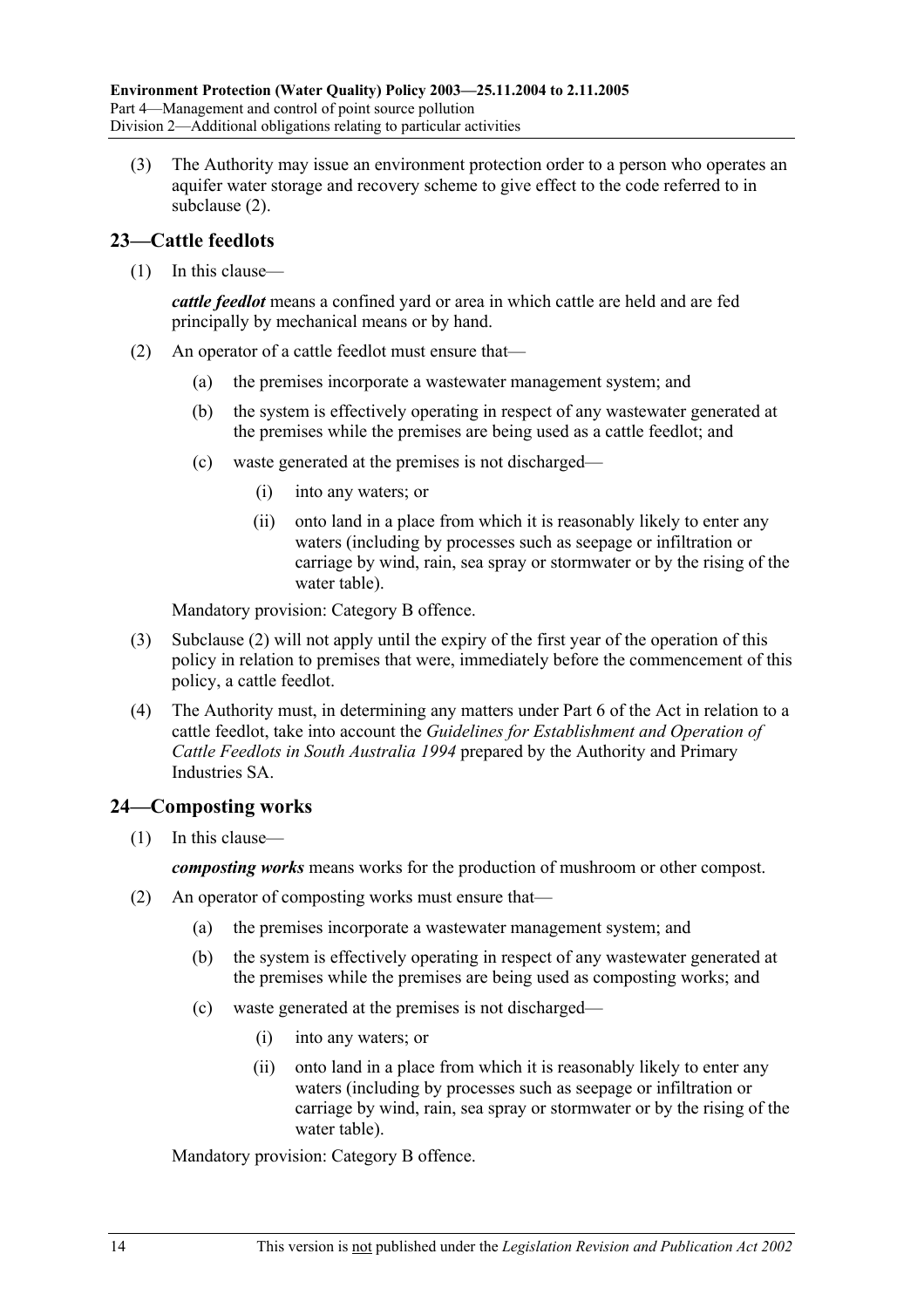(3) This clause will not apply until the expiry of the first year of the operation of this policy in relation to premises that were, immediately before the commencement of this policy, composting works.

### **25—Concrete batching works**

(1) In this clause—

*concrete batching works* means works for the production of concrete or concrete products by the mixing of cement, sand, rock, aggregate or other similar materials.

- (2) An operator of concrete batching works must ensure that—
	- (a) the premises incorporate a wastewater management system; and
	- (b) the system is effectively operating in respect of any wastewater generated at the premises while the premises are being used as concrete batching works; and
	- (c) waste generated at the premises is not discharged—
		- (i) into any waters; or
		- (ii) onto land in a place from which it is reasonably likely to enter any waters (including by processes such as seepage or infiltration or carriage by wind, rain, sea spray or stormwater or by the rising of the water table).

Mandatory provision: Category B offence.

 (3) This clause will not apply until the expiry of the first year of the operation of this policy in relation to premises that were, immediately before the commencement of this policy, used for the purposes of concrete batching works.

## **26—Extractive industries**

(1) In this clause—

*extractive industry* means operations involving extraction, or extraction and processing (by crushing, grinding, milling or separating into different sizes by sieving, air elutriation or in any other manner), of sand, gravel, stone, shell, shale, clay or soil, but does not include the removal of sand for the purposes of beach replenishment, or dredging.

 (2) An operator of an extractive industry must ensure that stormwater that has been contaminated by extracted material on the premises has had as much material removed from it as is reasonably practicable before it is discharged into any waters.

Mandatory provision: Category B offence.

 (3) This clause will not apply until the expiry of the first year of the operation of this policy in relation to premises that were, immediately before the commencement of this policy, used for the purposes of an extractive industry.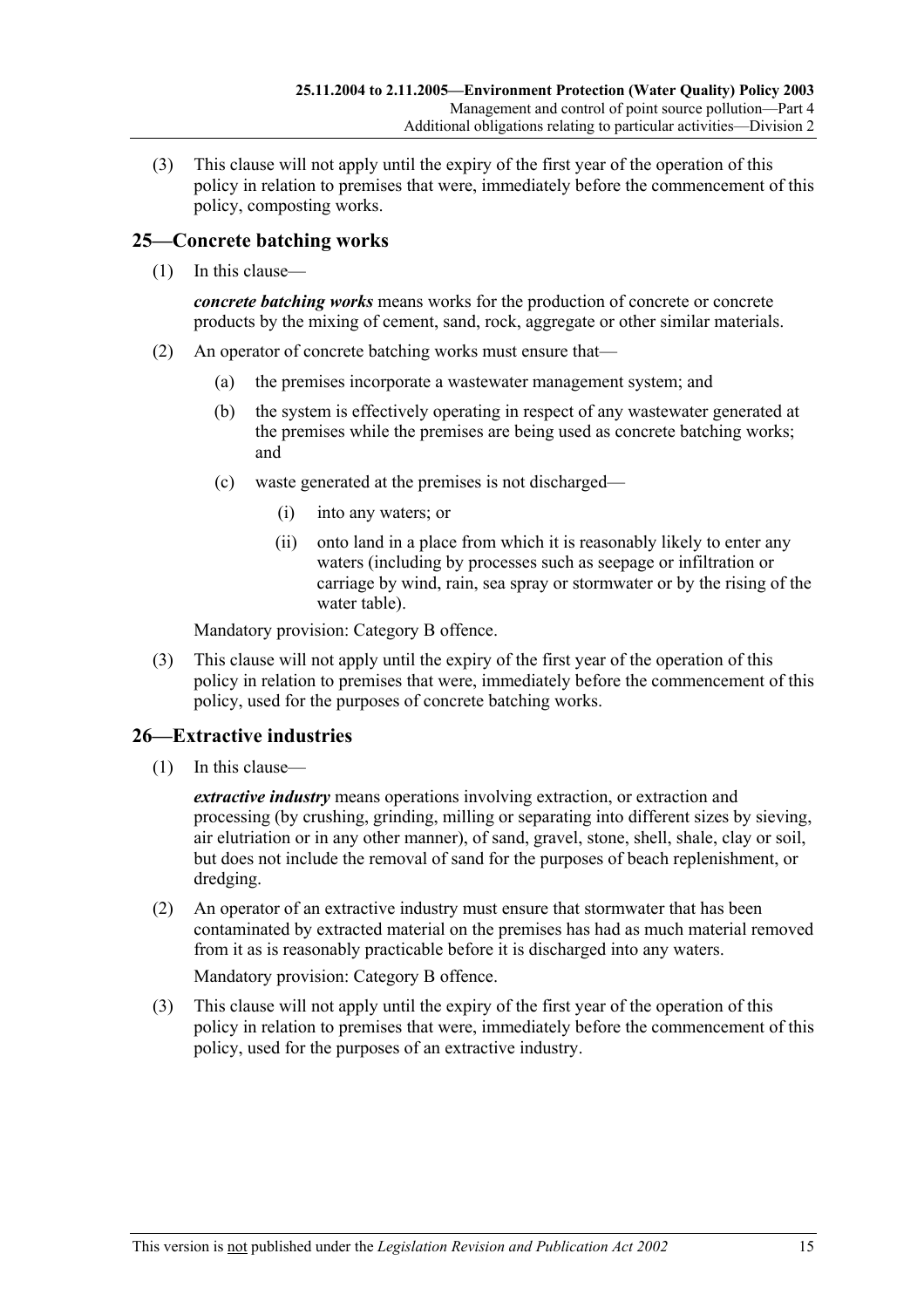#### **27—Fish processing works**

(1) In this clause—

*fish processing works* means premises used for the purposes of scaling, gilling, gutting, filleting, freezing, chilling, packing or otherwise processing fish for sale, but excluding the processing of fish only in the course of a business of selling fish by retail;

*premises* includes a vessel.

- (2) An operator of a fish processing works must ensure that—
	- (a) the premises incorporate a wastewater management system; and
	- (b) the system is effectively operating in respect of any wastewater generated at the premises while the premises are being used as a fish processing works; and
	- (c) waste generated at the premises is not discharged—
		- (i) into any waters; or
		- (ii) onto land in a place from which it is reasonably likely to enter any waters (including by processes such as seepage or infiltration or carriage by wind, rain, sea spray or stormwater or by the rising of the water table).

Mandatory provision: Category B offence.

 (3) This clause will not apply until the expiry of the first year of the operation of this policy in relation to premises that were, immediately before the commencement of this policy, a fish processing works.

#### **28—Milking sheds**

(1) In this clause—

*milking shed* means any structure, whether roofed or not, at which operations for the milking of animals are carried on, including any associated yard areas in which animals are confined prior to or following milking.

- (2) An operator of a milking shed must ensure that—
	- (a) the premises incorporate a wastewater management system; and
	- (b) the system is effectively operating in respect of any wastewater generated at the premises while the premises are being used as a milking shed; and
	- (c) waste generated at the premises is not discharged—
		- (i) into any waters; or
		- (ii) onto land in a place from which it is reasonably likely to enter any waters (including by processes such as seepage or infiltration or carriage by wind, rain, sea spray or stormwater or by the rising of the water table).

Mandatory provision: Category B offence.

 (3) If a person operates a milking shed, the code titled *Code of Practice for Milking Shed Effluent 2003* prepared by the Authority applies.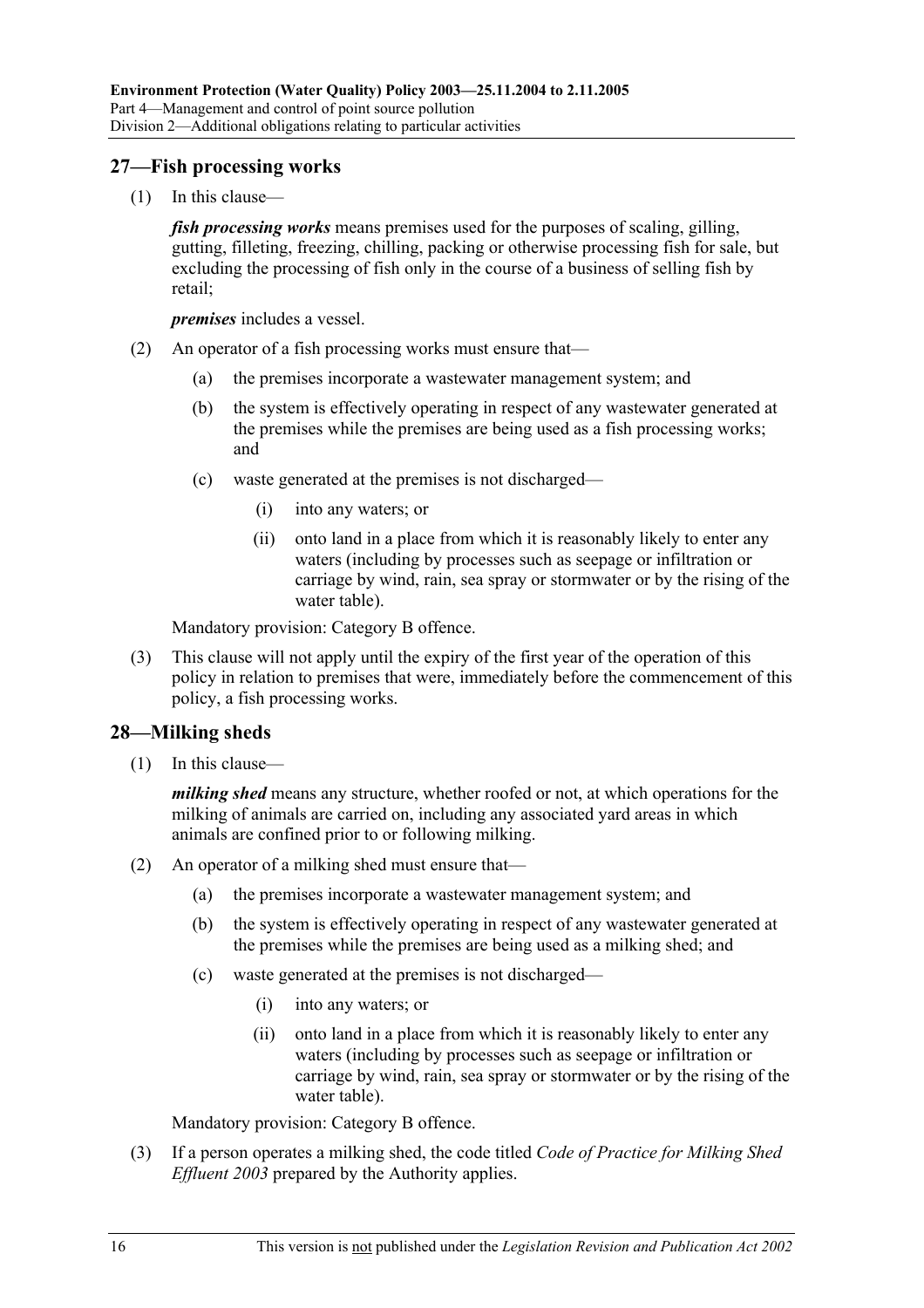(4) The Authority may issue an environment protection order to a person who operates a milking shed to give effect to the code referred to in subclause (3).

## **29—Milk processing works**

(1) In this clause—

*milk processing works* means premises used for the purposes of separating, evaporating or otherwise processing milk for the manufacture of evaporated or condensed milk, cheese, butter, ice cream or other similar dairy products.

- (2) An operator of milk processing works must ensure that—
	- (a) the premises incorporate a wastewater management system; and
	- (b) the system is effectively operating in respect of any wastewater generated at the premises while the premises are being used as milk processing works; and
	- (c) waste generated at the premises is not discharged—
		- (i) into any waters; or
		- (ii) onto land in a place from which it is reasonably likely to enter any waters (including by processes such as seepage or infiltration or carriage by wind, rain, sea spray or stormwater or by the rising of the water table).

Mandatory provision: Category B offence.

 (3) This clause will not apply until the expiry of the first year of the operation of this policy in relation to premises that were, immediately before the commencement of this policy, milk processing works.

## **30—Piggeries**

(1) In this clause—

*piggery* means premises consisting of confined or roofed structures used for the purposes of the keeping or husbandry of pigs.

- (2) An operator of a piggery must ensure that—
	- (a) the premises incorporate a wastewater management system; and
	- (b) the system is effectively operating in respect of any wastewater generated at the premises while the premises are being used as a piggery; and
	- (c) waste generated at the premises is not discharged—
		- (i) into any waters; or
		- (ii) onto land in a place from which it is reasonably likely to enter any waters (including by processes such as seepage or infiltration or carriage by wind, rain, sea spray or stormwater or by the rising of the water table).

Mandatory provision: Category B offence.

 (3) Subclause (2) will not apply until the expiry of the first year of the operation of this policy in relation to premises that were, immediately before the commencement of this policy, a piggery.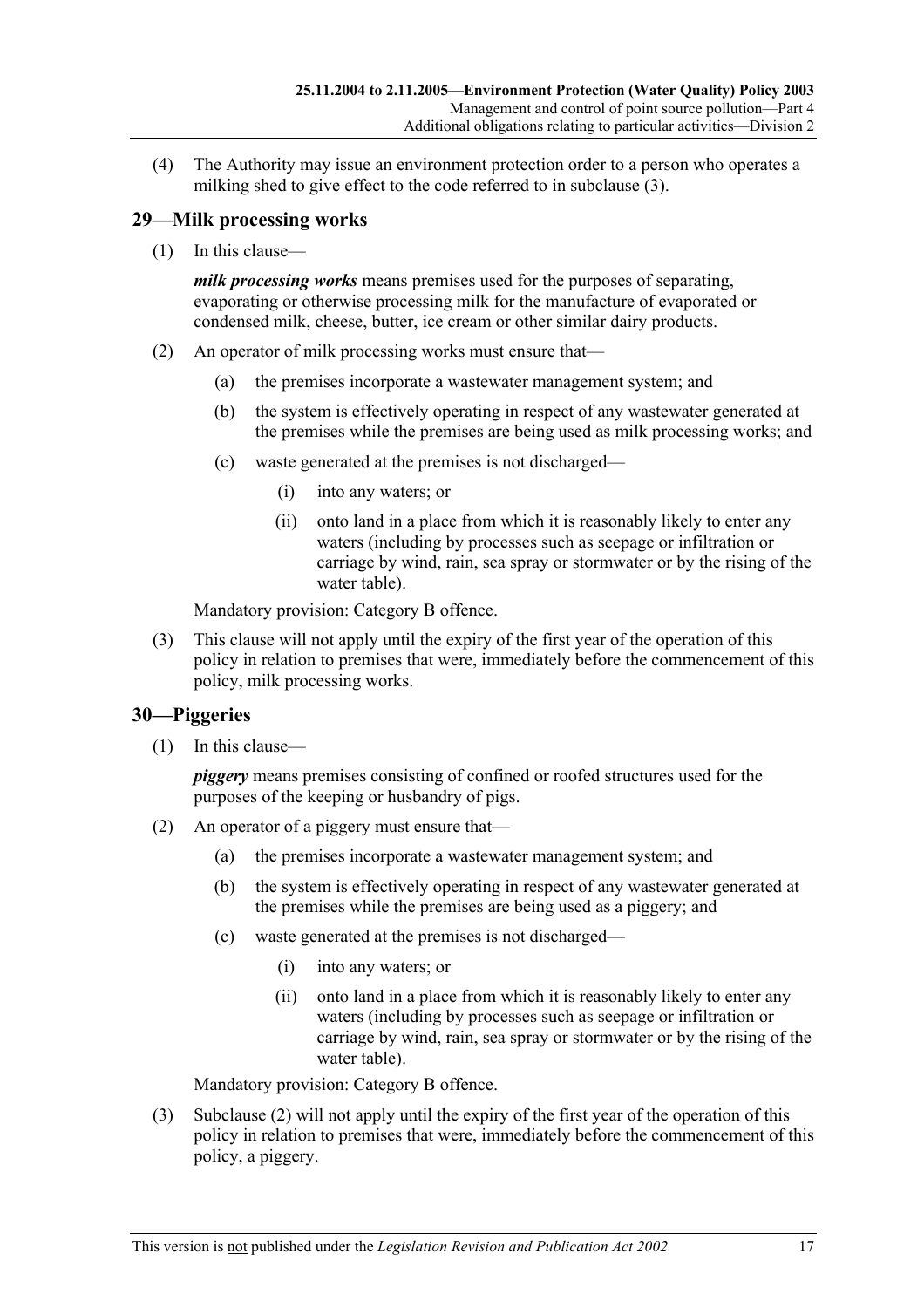(4) The Authority must, in determining any matters under Part 6 of the Act in relation to a piggery, take into account the *Development Guidelines for the Establishment of Intensive Piggeries in South Australia 1998* prepared by the Department for Primary Industries and Resources SA, the Authority, the South Australian Farmers' Federation and the Murraylands Regional Development Board.

### **31—Saleyards**

(1) In this clause—

*saleyard* means a commercial yard at which cattle, sheep or other animals are gathered or confined for the purposes of their sale, auction or exchange, and includes associated transport loading facilities.

- (2) An operator of a saleyard must ensure that—
	- (a) the premises incorporate a wastewater management system; and
	- (b) the system is effectively operating in respect of any wastewater generated at the premises while the premises are being used as a saleyard; and
	- (c) waste generated at the premises is not discharged—
		- (i) into any waters; or
		- (ii) onto land in a place from which it is reasonably likely to enter any waters (including by processes such as seepage or infiltration or carriage by wind, rain, sea spray or stormwater or by the rising of the water table).

Mandatory provision: Category B offence.

 (3) This clause will not apply until the expiry of the first year of the operation of this policy in relation to premises that were, immediately before the commencement of this policy, a saleyard.

#### **32—Septic systems**

- (1) A person who owns or occupies premises at which a septic system is installed must ensure that waste from the septic system is not discharged—
	- (a) into any waters; or
	- (b) onto land in a place from which it is reasonably likely to enter any waters (including by processes such as seepage or infiltration or carriage by wind, rain, sea spray or stormwater or by the rising of the water table).

Mandatory provision: Category B offence.

- (2) Subclause (1) does not apply in relation to—
	- (a) the discharge into waters of wastewater that has been treated to ensure that the water quality objectives for those waters are not prejudiced at the point of discharge; or
	- (b) the discharge onto land referred to in subclause  $(1)(b)$  of wastewater that has been treated to ensure that the water quality objectives for the waters into which the wastewater is reasonably likely to enter are not prejudiced at the point of entry.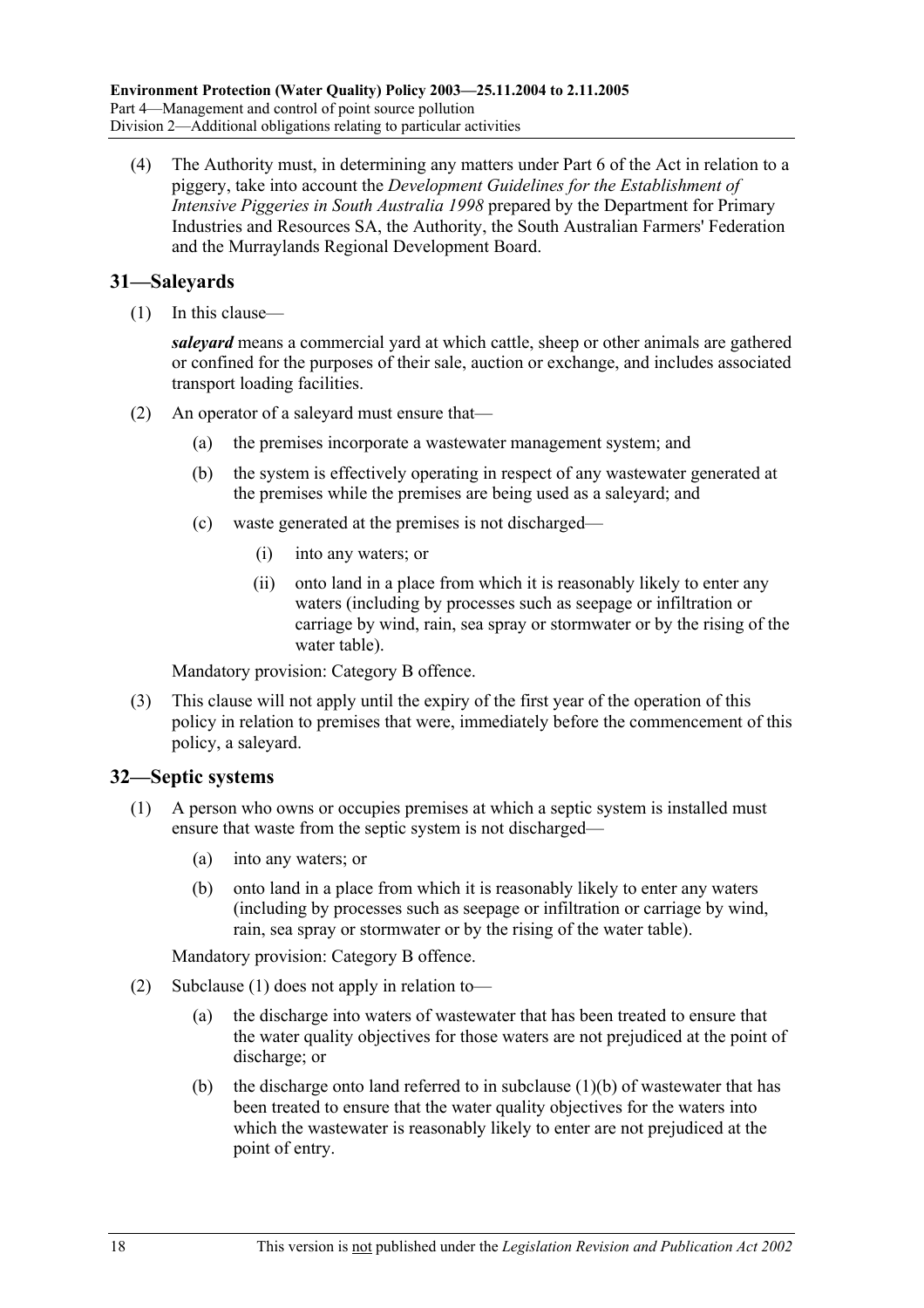- (3) Subclause (1) will not apply until the expiry of the first year of the operation of this policy in relation to a septic system that was installed immediately before the commencement of this policy.
- (4) If a person uses sludge collected from a septic system, the *South Australian Biosolids Guidelines for the Safe Handling, Reuse or Disposal of Biosolids 1998* prepared by the Authority apply.
- (5) The Authority may issue an environment protection order to a person who uses sludge collected from a septic system to give effect to the guidelines referred to in subclause (4).

### **33—Septic tank effluent disposal schemes**

(1) In this clause—

*septic tank effluent disposal scheme* means a scheme for the collection and disposal of waste from septic systems.

- (2) An operator of a septic tank effluent disposal scheme must ensure that waste from septic systems collected or stored by the operator is not discharged—
	- (a) into any waters; or
	- (b) onto land in a place from which it is reasonably likely to enter any waters (including by processes such as seepage or infiltration or carriage by wind, rain, sea spray or stormwater or by the rising of the water table).

Mandatory provision: Category B offence.

- (3) Subclause (2) does not apply in relation to—
	- (a) the discharge into waters of wastewater that has been treated to ensure that the water quality objectives for those waters are not prejudiced at the point of discharge; or
	- (b) the discharge onto land referred to in subclause  $(2)(b)$  of wastewater that has been treated to ensure that the water quality objectives for the waters into which the wastewater is reasonably likely to enter are not prejudiced at the point of entry.
- (4) Subclause (2) will not apply until the expiry of the first year of the operation of this policy in relation to a scheme that was operating immediately before the commencement of this policy.
- (5) If a person supplies wastewater collected from septic systems under a septic tank effluent disposal scheme for reuse, or reuses such wastewater, the *South Australian Reclaimed Water Guidelines 1999* prepared by the Department of Human Services and the Environment Protection Agency apply.
- (6) If a person supplies sludge collected from septic systems under a septic tank effluent disposal scheme for reuse, or reuses any such sludge, the *South Australian Biosolids Guidelines for the Safe Handling, Reuse or Disposal of Biosolids 1996* prepared by the Authority apply.
- (7) The Authority may issue an environment protection order to a person who undertakes an activity referred to in subclause (5) or (6) to give effect to the guidelines referred to in the subclause.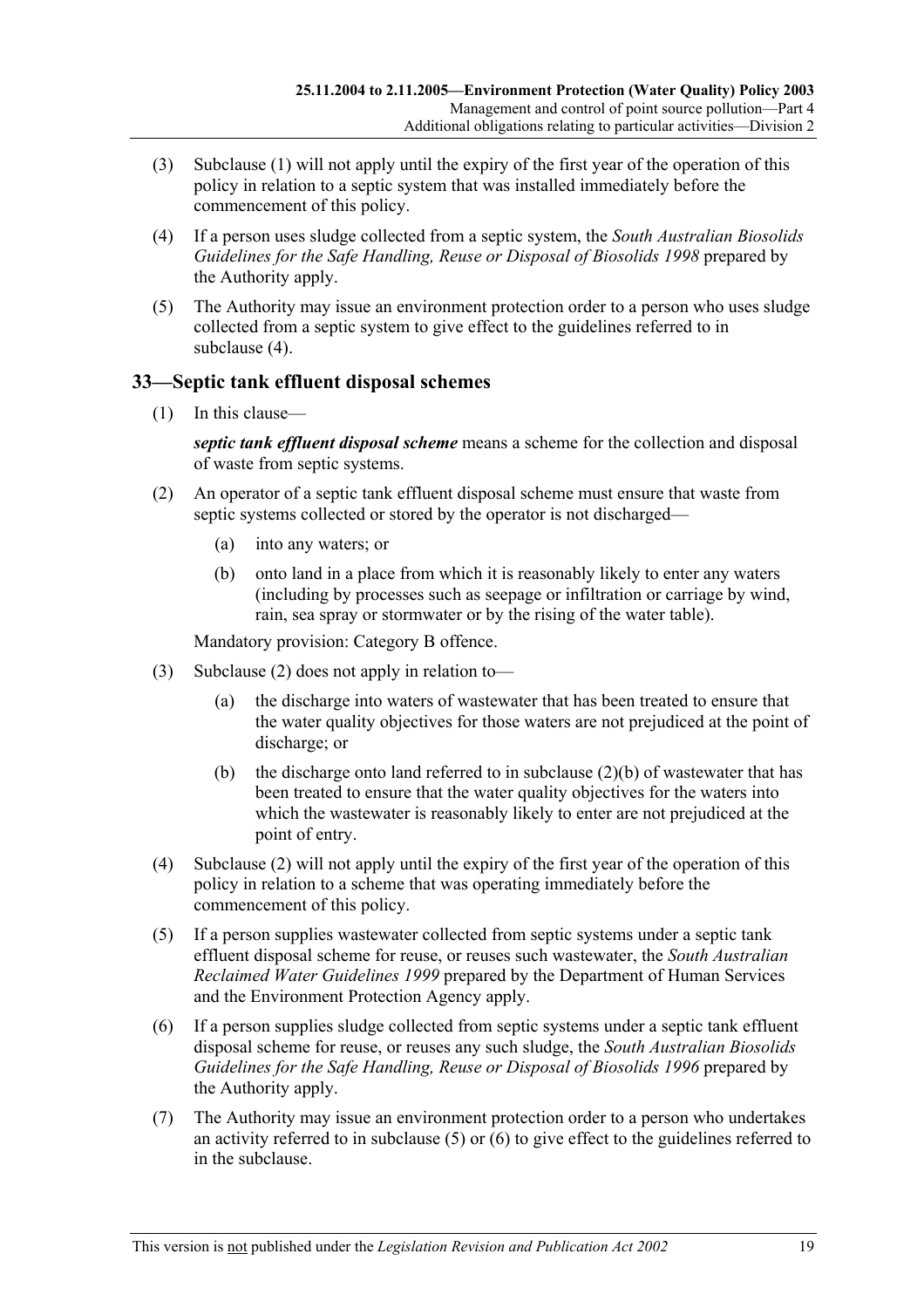#### **34—Sewerage systems and sewage treatment systems**

- (1) An operator of a sewerage system or sewage treatment system must ensure that untreated matter conveyed by the system or wastewater generated by the system is not discharged—
	- (a) into any waters; or
	- (b) onto land in a place from which it is reasonably likely to enter any waters (including by processes such as seepage or infiltration or carriage by wind, rain, sea spray or stormwater or by the rising of the water table).

Mandatory provision: Category B offence.

- (2) Subclause (1) does not apply in relation to—
	- (a) the discharge into waters of wastewater that has been treated to ensure that the water quality objectives for those waters are not prejudiced at the point of discharge; or
	- (b) the discharge onto land referred to in subclause  $(1)(b)$  of wastewater that has been treated to ensure that the water quality objectives for the waters into which the wastewater is reasonably likely to enter are not prejudiced at the point of entry.
- (3) Subclause (1) will not apply until the expiry of the first year of the operation of this policy in relation to a sewerage system that was operating immediately before the commencement of this policy.
- (4) If a person supplies wastewater collected from a sewage treatment system for reuse, or reuses such wastewater, the *South Australian Reclaimed Water Guidelines 1999* prepared by the Department of Human Services and the Environment Protection Agency apply.
- (5) If a person supplies sludge collected from a sewage treatment system for reuse, or reuses any such sludge, the *South Australian Biosolids Guidelines for the Safe Handling, Reuse or Disposal of Biosolids 1996* prepared by the Authority apply.
- (6) The Authority may issue an environment protection order to a person who undertakes an activity referred to in subclause (4) or  $(5)$  to give effect to the guidelines referred to in the subclause.

#### **35—Tanneries and fellmongeries**

(1) In this clause—

*tannery or fellmongery* means works for the commercial preservation or treatment of animal skins or hides, but excluding—

- (a) the processing of skins or hides by primary producers in the course of primary production activities outside township areas; and
- (b) the processing of skins or hides in the course of taxidermy.
- (2) An operator of a tannery or fellmongery must ensure that—
	- (a) the premises incorporate a wastewater management system; and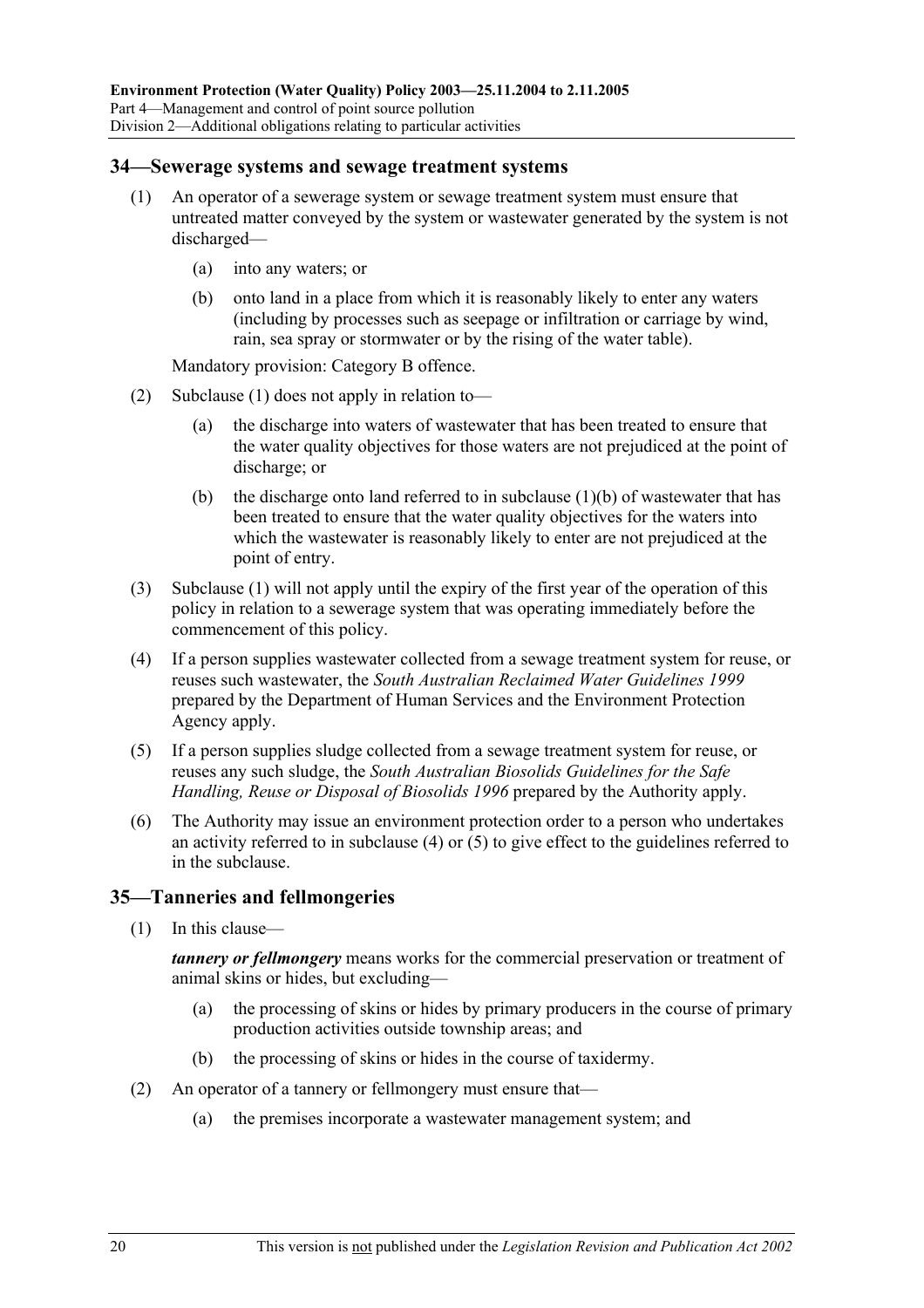- (b) the system is effectively operating in respect of any wastewater generated at the premises while the premises are being used as a tannery or fellmongery; and
- (c) waste generated at the premises is not discharged—
	- (i) into any waters; or
	- (ii) onto land in a place from which it is reasonably likely to enter any waters (including by processes such as seepage or infiltration or carriage by wind, rain, sea spray or stormwater or by the rising of the water table).

Mandatory provision: Category B offence.

 (3) This clause will not apply until the expiry of the first year of the operation of this policy in relation to premises that were, immediately before the commencement of this policy, a tannery or fellmongery.

#### **36—Vessels on inland waters—waste**

(1) In this clause—

*grey water* means water used in washing, laundering, bathing or showering;

*inland waters* means the surface waters of the State that are not marine waters, but includes the Coorong.

 (2) The owner, or the person in charge, of a vessel must ensure that, while the vessel is on inland waters, all waste produced on or brought onto the vessel is stored on the vessel in a container from which it cannot escape.

Mandatory provision: Category B offence.

- (3) Subclause (2) does not prevent the discharge into waters of grey water that has been treated to ensure that the water quality objectives for those waters are not prejudiced at the point of discharge.
- (4) Subclause (2) will not apply in relation to grey water until a day to be fixed by the Minister by notice in the Gazette.
- (5) It will not be necessary in any proceedings for an offence against subclause (2) to prove that waste actually escaped from a container.
- (6) The code titled *Code of Practice for Vessels on Inland Waters 2003* prepared by the Authority applies in relation to vessels on inland waters.
- (7) The Authority may issue an environment protection order to the owner or person in charge of a vessel on inland waters to give effect to the code referred to in subclause (6).

#### **37—Waste depots**

(1) In this clause—

*waste depot* means premises used for the reception, storage, treatment or disposal of waste, and includes a landfill depot.

- (2) An operator of a waste depot must not discharge waste deposited or generated at the depot—
	- (a) into any waters; or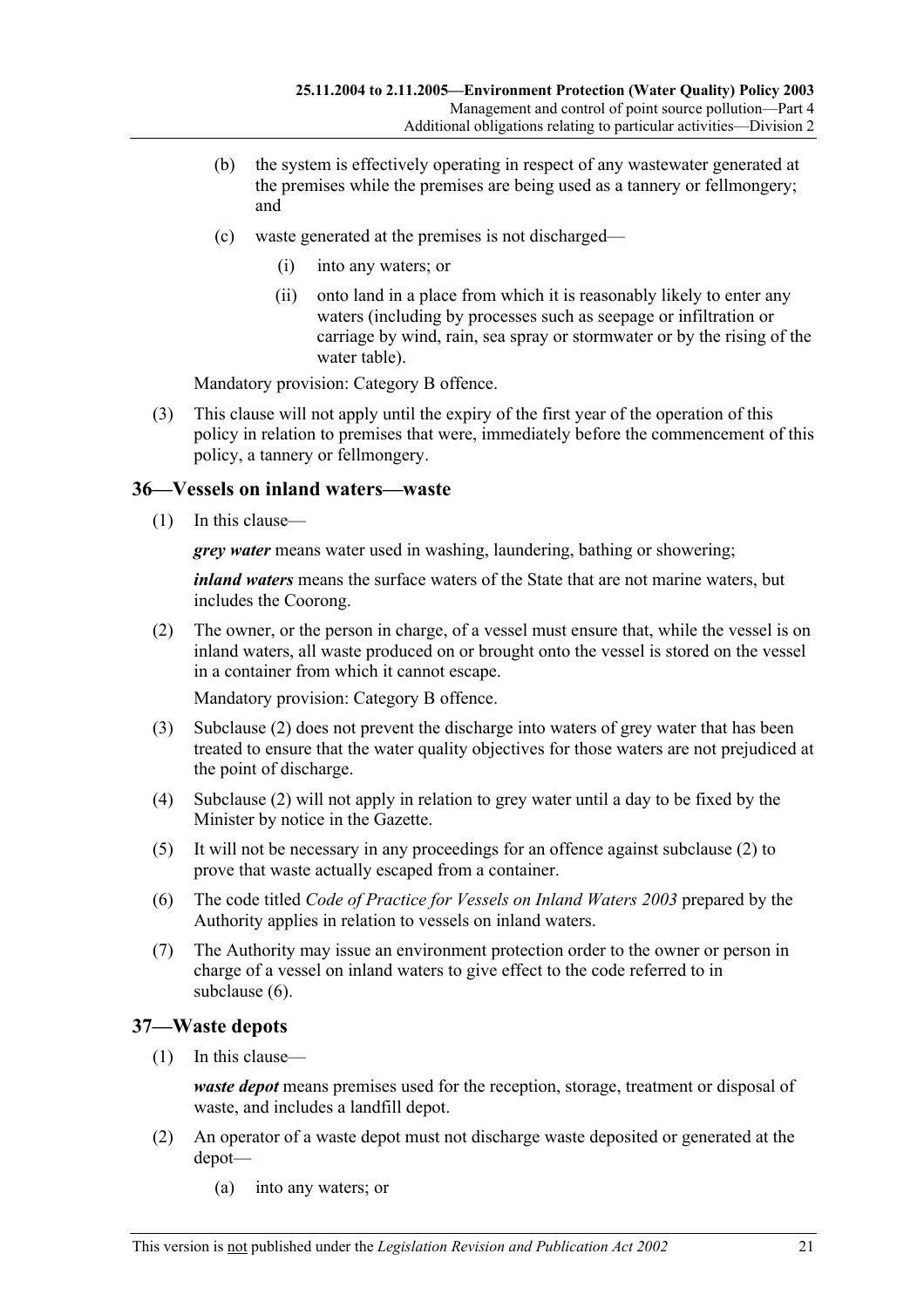(b) onto land in a place from which it is reasonably likely to enter any waters (including by processes such as seepage or infiltration or carriage by wind, rain, sea spray or stormwater or by the rising of the water table).

Mandatory provision: Category B offence.

- (3) Subclause (2) will not apply until the expiry of the first year of the operation of this policy in relation to premises that were, immediately before the commencement of this policy, a waste depot.
- (4) The Authority must, in determining any matters under Part 6 of the Act in relation to a waste depot, take into account the *Guidelines for Major Solid Waste Landfill Depots 1998* prepared by the Environment Protection Agency.

#### **38—Wineries and distilleries**

(1) In this clause—

*winery or distillery* means premises used for the purposes of processing grapes or other produce to make wine or spirits, but excludes works for bottling only.

- (2) An operator of a winery or distillery must ensure that—
	- (a) the premises incorporate a wastewater management system; and
	- (b) the system is effectively operating in respect of any wastewater generated at the premises while the premises are being used as a winery or distillery; and
	- (c) waste generated at the premises is not discharged—
		- (i) into any waters; or
		- (ii) onto land in a place from which it is reasonably likely to enter any waters (including by processes such as seepage or infiltration or carriage by wind, rain, sea spray or stormwater or by the rising of the water table).

Mandatory provision: Category B offence.

 (3) This clause will not apply until the expiry of the first year of the operation of this policy in relation to premises that were, immediately before the commencement of this policy, a winery or a distillery.

## **Part 5—Management and control of diffuse sources of pollution**

#### **39—Road construction and maintenance—stormwater**

If an authority constructs or maintains a public road, the code titled the *Stormwater Pollution Prevention Code of Practice for Local, State and Federal Government 1997* prepared by the Authority applies.

#### **40—Building and construction industry—stormwater**

If a person undertakes a building or construction activity described in the *Stormwater Pollution Prevention Code of Practice for the Building and Construction Industry 1998* prepared by the Authority, that code applies.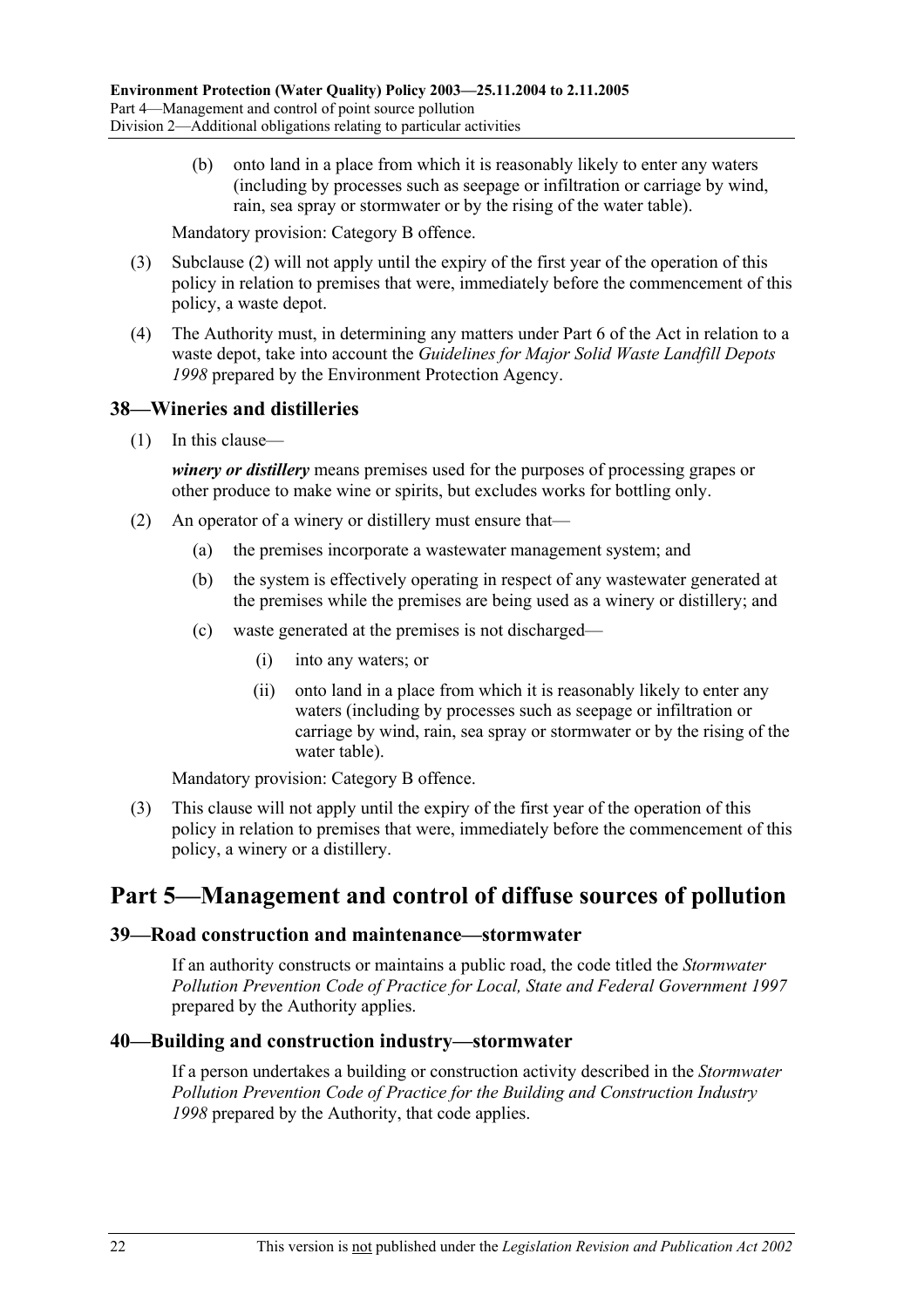#### **41—Urban stormwater**

If an authority undertakes the management of a stormwater system, or a part of such a system, the code titled *Stormwater Pollution Prevention General Code of Practice for Local, State and Federal Government 1997* prepared by the Authority applies.

#### **42—Authority may issue environment protection order to give effect to code of practice under this Part**

The Authority may issue an environment protection order to a person who undertakes an activity referred to in this Part to give effect to the code that applies to the activity.

#### **43—Matters to be taken into account by Authority**

In determining any matters under Part 6 of the Act in relation to an activity or development, the Authority must—

- (a) take into account the potential of the activity or development to cause pollution of any waters through soil erosion, stormwater runoff or infiltration of pollutants through the soil; and
- (b) consider the requirements that should, in the event of an authorisation being granted, be imposed on all relevant persons for the purposes of preventing or minimising the pollution or its harmful effects,

and in imposing any such requirements, the Authority must take into account the *Stormwater Pollution Prevention Code of Practice for the Building and Construction Industry 1998* prepared by the Authority.

## **Part 6—Exemption conditions requiring monitoring and reporting**

#### **44—Exemption conditions requiring monitoring and reporting**

- (1) In granting an exemption to a person from a provision of this policy relating to the discharge of waste or pollutants into waters, the Authority must, in addition to any other conditions on which the exemption is granted, attach a condition that provides for a monitoring and reporting program to be carried out by the person.
- (2) The Authority may, as part of a monitoring and reporting program, require the person undertaking the program to have the program independently checked and verified at regular intervals and to make the results of those checks available to the Authority.

## **Schedule 1—Protected environmental values**

(Clause 8)

#### **Definitions**

In this Schedule and Schedule 2—

*aesthetics*, in relation to any waters, means the naturally occurring colour, smell, clarity and general appearance of the waters;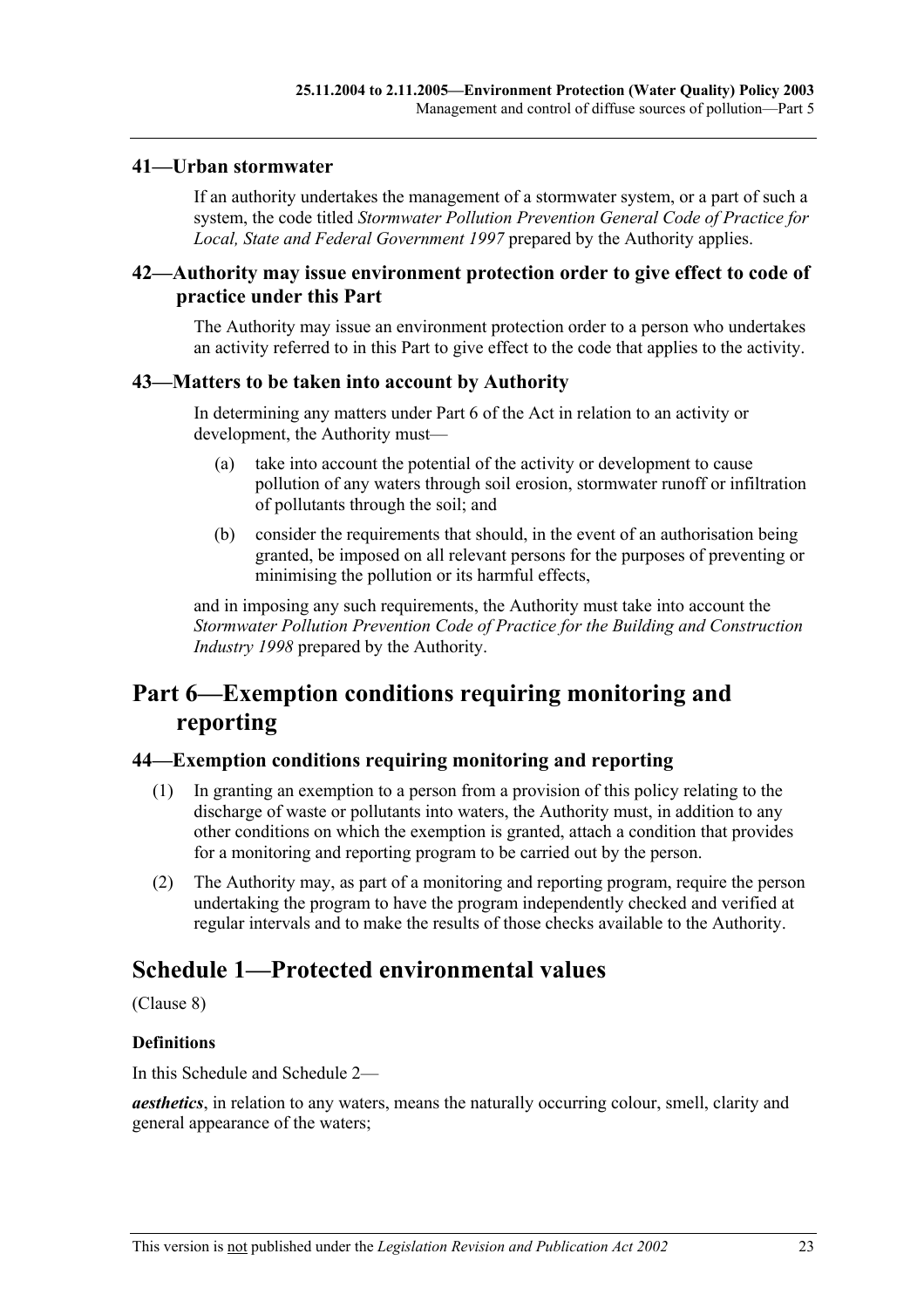*primary contact*, in relation to any waters, means use of the waters for recreational activities involving immersion of the body in the water (eg, swimming, diving, surfing and water skiing);

*secondary contact*, in relation to any waters, means use of the waters for recreational activities involving some contact with the water, but not generally bodily immersion (eg, wading, boating and fishing).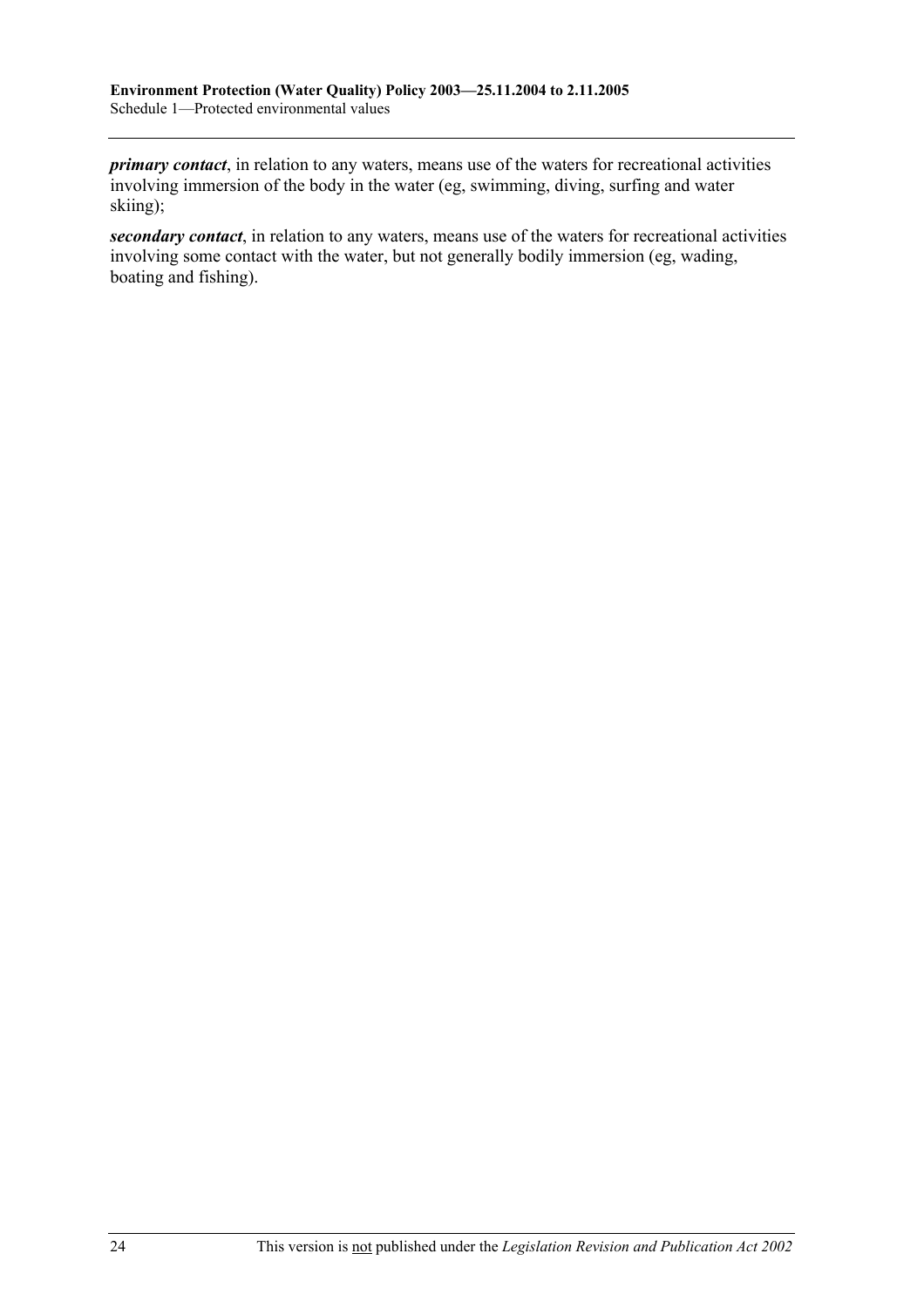| anı |  |
|-----|--|
|     |  |

| <b>Water body</b>     |                    | <b>Aquatic ecosystem</b>  | <b>Recreation &amp; aesthetics</b> |                      | Potable    |                     | Agriculture/aquaculture |           |             |  |
|-----------------------|--------------------|---------------------------|------------------------------------|----------------------|------------|---------------------|-------------------------|-----------|-------------|--|
|                       | fresh              | marine                    | primary<br>contact                 | secondary<br>contact | aesthetics |                     | irrigation              | livestock | aquaculture |  |
| Marine waters         |                    | $\mathbf{v}$<br>$\Lambda$ | X                                  |                      |            |                     |                         |           |             |  |
| Inland surface waters | $\Lambda$          |                           | $\mathbf{v}$<br>A                  |                      | ∡          | $\overline{f}$<br>△ |                         |           | △           |  |
| Underground waters    | $\mathbf{v}$<br>∡⊾ |                           | $\mathbf{v}$<br>A                  |                      |            | $\overline{f}$<br>л |                         |           | v           |  |

**Table 2—Protected Environmental Values for Particular Bodies of Water**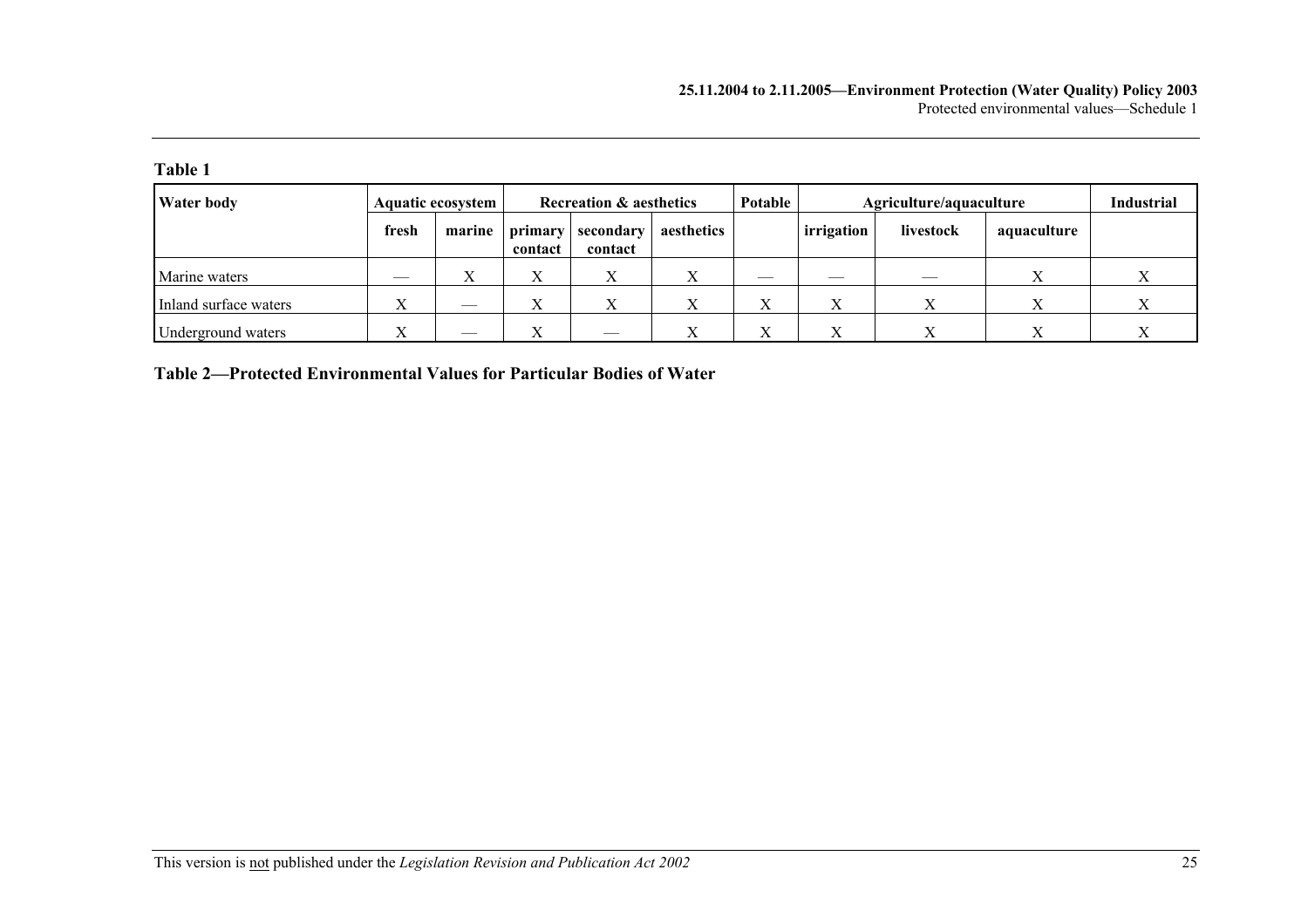# **Schedule 2—Water quality criteria**

(Clauses 9 and 13)

## **Table 1—General Criteria**

**Note—** 

All pollutant quantities listed below are in milligrams per litre (mg/L) unless otherwise indicated and are maxima.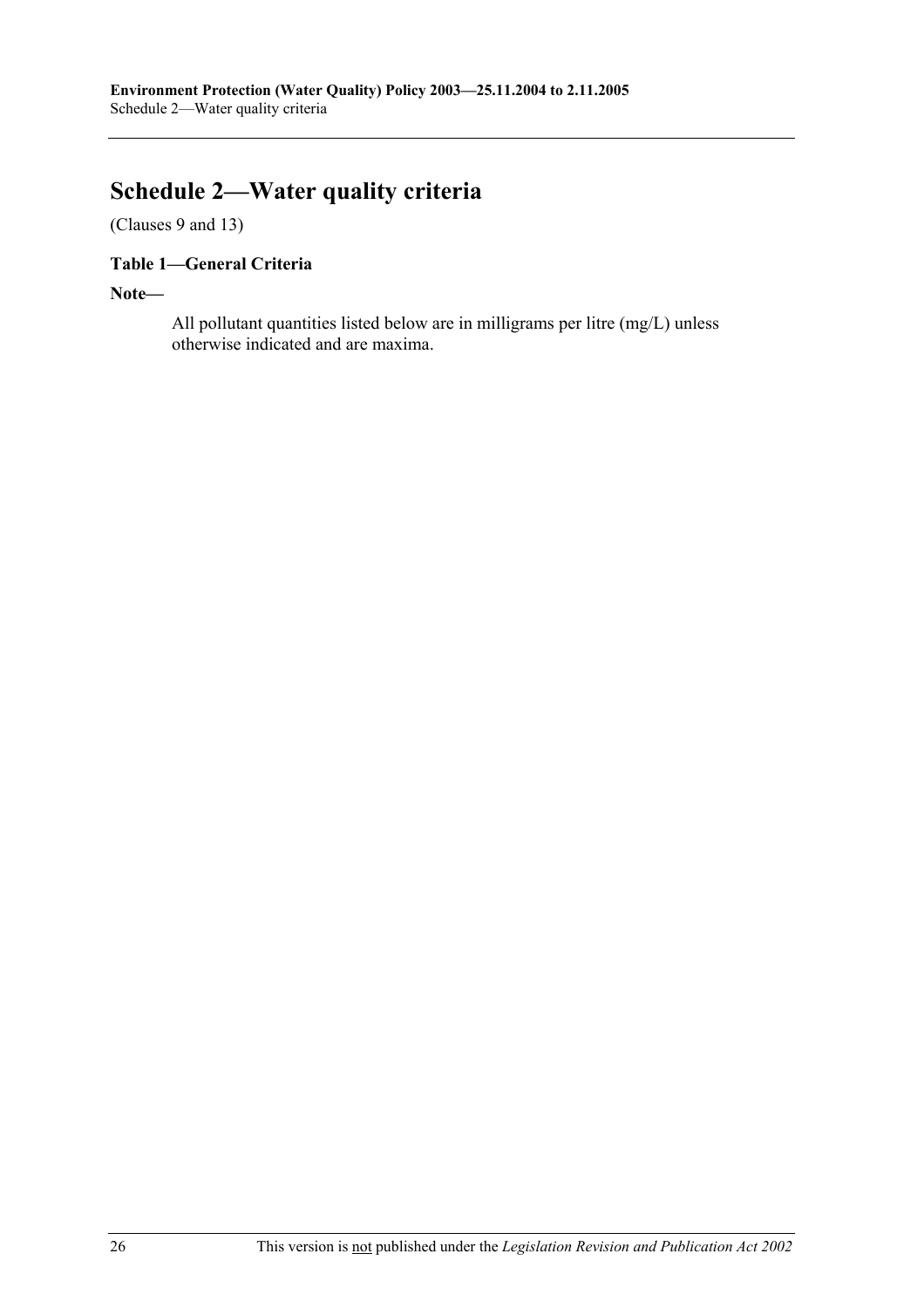#### **25.11.2004 to 2.11.2005—Environment Protection (Water Quality) Policy 2003**  Water quality criteria—Schedule 2

|                                        |        | Protected environmental values |            |                    |                                    |            |                |                         |             |  |  |  |  |  |  |
|----------------------------------------|--------|--------------------------------|------------|--------------------|------------------------------------|------------|----------------|-------------------------|-------------|--|--|--|--|--|--|
| <b>POLLUTANTS</b><br>(Clause 13(1)(a)) |        | Aquatic ecosystem              |            |                    | <b>Recreation &amp; aesthetics</b> |            |                | Agriculture/aquaculture |             |  |  |  |  |  |  |
|                                        | fresh  | marine                         |            | primary<br>contact | secondary<br>contact               | aesthetics | irrigation     | livestock               | aquaculture |  |  |  |  |  |  |
| <b>Metal pollutants:</b>               |        |                                |            |                    |                                    |            |                |                         |             |  |  |  |  |  |  |
| aluminium (soluble *)                  | 0.1    |                                |            |                    |                                    |            |                | 5                       |             |  |  |  |  |  |  |
| antimony (total)                       | 0.03   | 0.5                            | 0.003      |                    |                                    |            |                |                         |             |  |  |  |  |  |  |
| arsenic (total)                        | 0.05   | 0.05                           | 0.007      |                    |                                    |            | 0.1            | 0.5                     | 0.02        |  |  |  |  |  |  |
| barium                                 |        |                                | 0.7        |                    |                                    |            |                |                         |             |  |  |  |  |  |  |
| beryllium (total)                      | 0.004  |                                |            |                    |                                    |            | 0.1            | 0.1                     | 0.0001      |  |  |  |  |  |  |
| boron (total)                          |        |                                | 0.3        |                    |                                    |            |                | 5                       |             |  |  |  |  |  |  |
| cadmium (total)                        | 0.002  | 0.002                          | 0.002      |                    |                                    |            | 0.01           | 0.01                    |             |  |  |  |  |  |  |
| chromium (total)                       |        |                                |            |                    |                                    |            |                |                         | 0.02        |  |  |  |  |  |  |
| chromium VI                            | 0.001  | 0.0044                         | 0.05       |                    |                                    |            |                |                         |             |  |  |  |  |  |  |
| cobalt (total)                         |        |                                |            |                    |                                    |            | 0.05           |                         |             |  |  |  |  |  |  |
| copper (total)                         | 0.01   | 0.01                           | $\sqrt{2}$ |                    |                                    |            | 0.2            | 0.5                     |             |  |  |  |  |  |  |
| iron (total)                           |        |                                |            |                    |                                    |            |                |                         |             |  |  |  |  |  |  |
| lead (total)                           | 0.005  | 0.005                          | 0.01       |                    |                                    |            | 0.2            | 0.1                     |             |  |  |  |  |  |  |
| lithium (total)                        |        |                                |            |                    |                                    |            | 2.5            |                         |             |  |  |  |  |  |  |
| manganese (total)                      |        |                                | 0.5        |                    |                                    |            | $\overline{2}$ |                         | 0.1         |  |  |  |  |  |  |
| mercury (total)                        | 0.0001 | 0.0001                         | 0.001      |                    |                                    |            | 0.002          | 0.002                   | 0.0005      |  |  |  |  |  |  |
| molybdenum (total)                     |        |                                | 0.05       |                    |                                    |            | 0.01           | 0.01                    |             |  |  |  |  |  |  |
| nickel (total)                         | 0.15   | 0.015                          | 0.02       |                    |                                    |            | 0.2            | 1                       | 0.1         |  |  |  |  |  |  |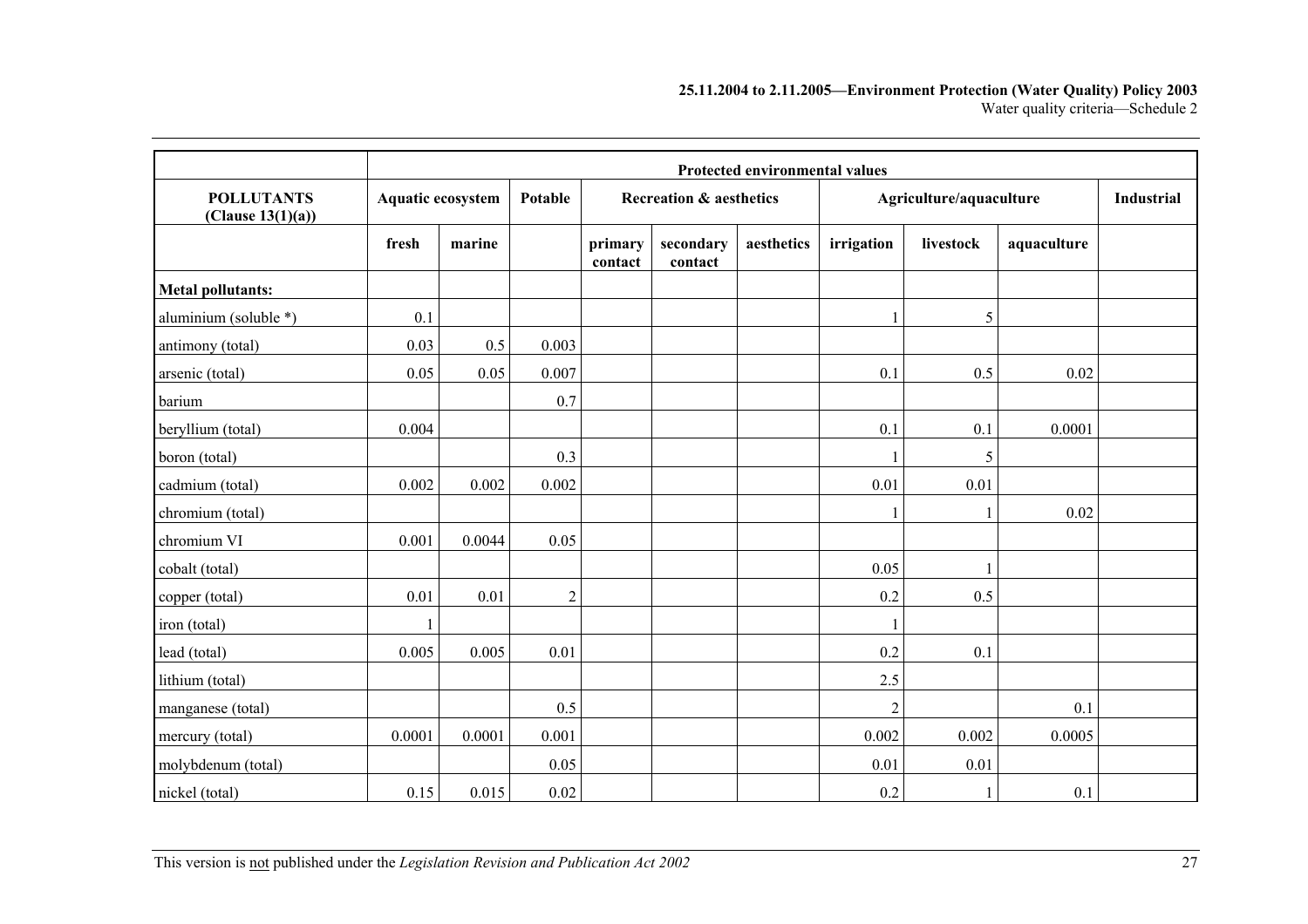### **Environment Protection (Water Quality) Policy 2003—25.11.2004 to 2.11.2005**

Schedule 2—Water quality criteria

|                                           | Protected environmental values |        |              |                    |                                    |            |                |                         |             |  |  |
|-------------------------------------------|--------------------------------|--------|--------------|--------------------|------------------------------------|------------|----------------|-------------------------|-------------|--|--|
| <b>POLLUTANTS</b><br>(Clause 13(1)(a))    | Aquatic ecosystem              |        | Potable      |                    | <b>Recreation &amp; aesthetics</b> |            |                | Agriculture/aquaculture |             |  |  |
|                                           | fresh                          | marine |              | primary<br>contact | secondary<br>contact               | aesthetics | irrigation     | livestock               | aquaculture |  |  |
| selenium (total)                          | 0.005                          | 0.07   | 0.01         |                    |                                    |            | 0.02           | 0.02                    |             |  |  |
| silver (total)                            | 0.0001                         | 0.001  | 0.1          |                    |                                    |            |                |                         |             |  |  |
| thallium (total)                          | 0.004                          | 0.02   |              |                    |                                    |            |                |                         |             |  |  |
| uranium (total)                           |                                |        | 0.02         |                    |                                    |            | 0.01           | 0.2                     |             |  |  |
| vanadium (total)                          |                                |        |              |                    |                                    |            | 0.1            | 0.1                     |             |  |  |
| zinc (total)                              | 0.05                           | 0.05   |              |                    |                                    |            | $\overline{2}$ | 20                      | 0.005       |  |  |
| Inorganic pollutants:                     |                                |        |              |                    |                                    |            |                |                         |             |  |  |
| ammonia (total as nitrogen)               | 0.5                            | 0.2    |              |                    |                                    |            |                |                         |             |  |  |
| ammonia (NH3 as nitrogen)                 | 0.01                           | 0.05   |              |                    |                                    |            |                |                         |             |  |  |
| Biochemical Oxygen Demand<br>(5-day test) | 10                             | 10     |              |                    |                                    |            |                |                         |             |  |  |
| chlorine (total)                          | 0.003                          | 0.0075 |              |                    |                                    |            |                |                         |             |  |  |
| colour (Hazen units)                      | 30                             | 15     |              |                    |                                    |            |                |                         |             |  |  |
| cyanide (total)                           |                                |        | 0.08         |                    |                                    |            |                |                         |             |  |  |
| iodide                                    |                                |        | 0.1          |                    |                                    |            |                |                         |             |  |  |
| fluoride                                  |                                |        | 1.5          |                    |                                    |            | 1              | $\overline{2}$          |             |  |  |
| nitrate (as nitrogen)                     |                                |        | 10           |                    |                                    |            |                | 30                      |             |  |  |
| nitrite (as nitrogen)                     |                                |        | $\mathbf{1}$ |                    |                                    |            |                | 10                      |             |  |  |
| oxidised nitrogen (as nitrogen)           | 0.5                            | 0.2    |              |                    |                                    |            |                |                         |             |  |  |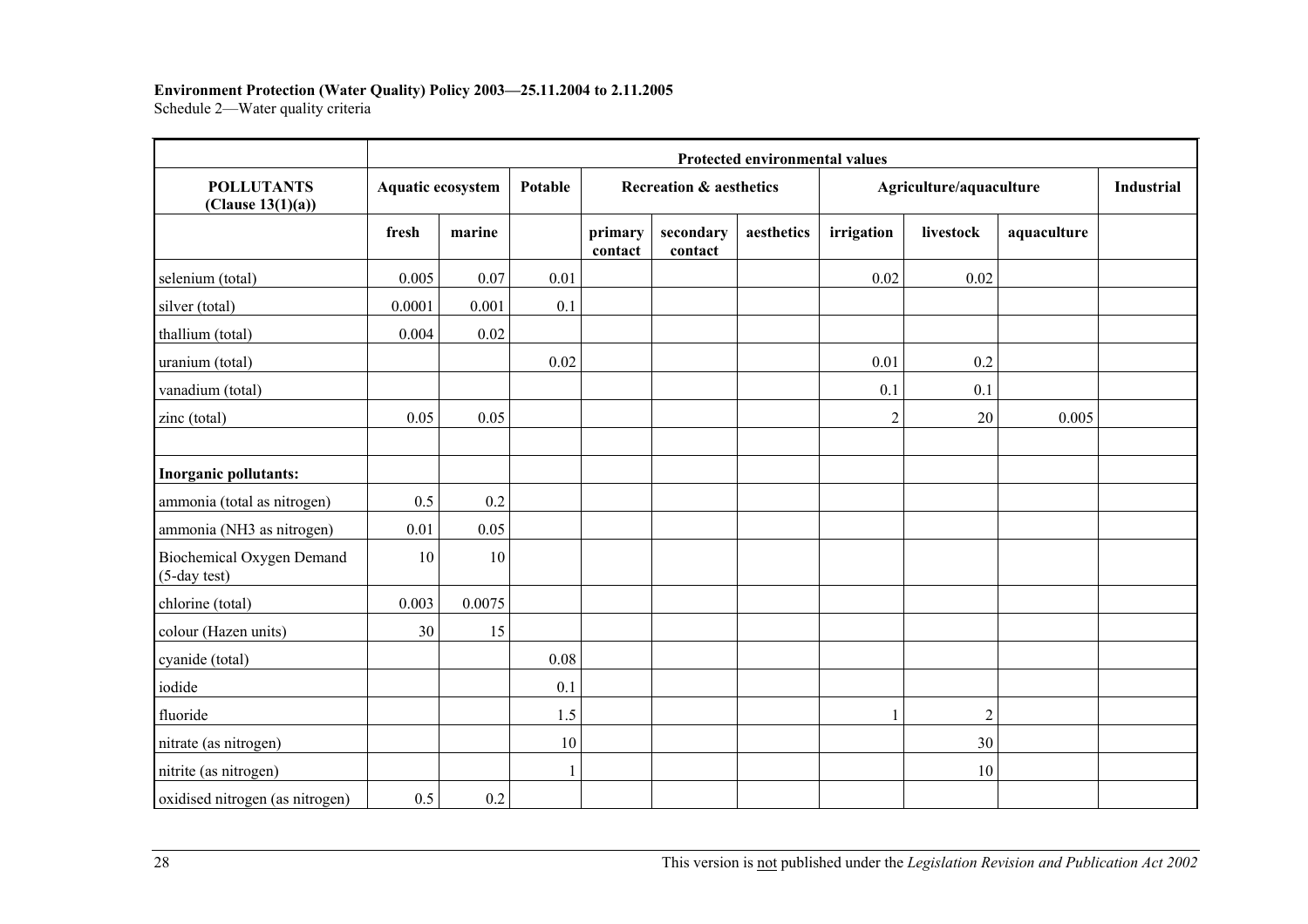#### **25.11.2004 to 2.11.2005—Environment Protection (Water Quality) Policy 2003**  Water quality criteria—Schedule 2

|                                                    |        | <b>Protected environmental values</b> |                |                    |                                    |            |            |                         |             |                   |  |
|----------------------------------------------------|--------|---------------------------------------|----------------|--------------------|------------------------------------|------------|------------|-------------------------|-------------|-------------------|--|
| <b>POLLUTANTS</b><br>(Clause $13(1)(a)$ )          |        | Aquatic ecosystem                     | <b>Potable</b> |                    | <b>Recreation &amp; aesthetics</b> |            |            | Agriculture/aquaculture |             | <b>Industrial</b> |  |
|                                                    | fresh  | marine                                |                | primary<br>contact | secondary<br>contact               | aesthetics | irrigation | livestock               | aquaculture |                   |  |
| phosphorus (total as<br>phosphorus)                | 0.5    | 0.5                                   |                |                    |                                    |            |            |                         |             |                   |  |
| phosphorus (soluble as<br>phosphorus)              | 0.1    | 0.1                                   |                |                    |                                    |            |            |                         |             |                   |  |
| salinity (percentage variation)                    | 10     |                                       |                |                    |                                    |            |            |                         |             |                   |  |
| sulfate                                            |        |                                       | 500            |                    |                                    |            |            | 1000                    |             |                   |  |
| sulfide                                            | 0.002  | 0.002                                 |                |                    |                                    |            |            |                         |             |                   |  |
| suspended sediment                                 | 20     | 10                                    |                |                    |                                    |            |            |                         |             |                   |  |
| total nitrogen (as nitrogen)                       | 5      | 5                                     |                |                    |                                    |            |            |                         |             |                   |  |
| total organic carbon                               | 15     | 10                                    |                |                    |                                    |            |            |                         |             |                   |  |
| turbidity (Nephelometric<br>Turbidity units (NTU)) | 20     | 10                                    | 5              | 20                 |                                    |            |            |                         |             |                   |  |
|                                                    |        |                                       |                |                    |                                    |            |            |                         |             |                   |  |
| Organic pollutants:                                |        |                                       |                |                    |                                    |            |            |                         |             |                   |  |
| Chlorinated phenols                                |        |                                       |                |                    |                                    |            |            |                         |             |                   |  |
| monochlorophenol                                   | 0.007  |                                       | 0.0001         |                    |                                    |            |            |                         |             |                   |  |
| 2,4-dichlorophenol                                 | 0.0002 |                                       | 0.0003         |                    |                                    |            |            |                         |             |                   |  |
| trichlorophenol (total)                            | 0.018  |                                       | 0.002          |                    |                                    |            |            |                         |             |                   |  |
| 2,4,5-trichlorophenol                              |        | 0.008                                 | 0.002          |                    |                                    |            |            |                         |             |                   |  |
| tetrachlorophenol                                  | 0.001  |                                       |                |                    |                                    |            |            |                         |             |                   |  |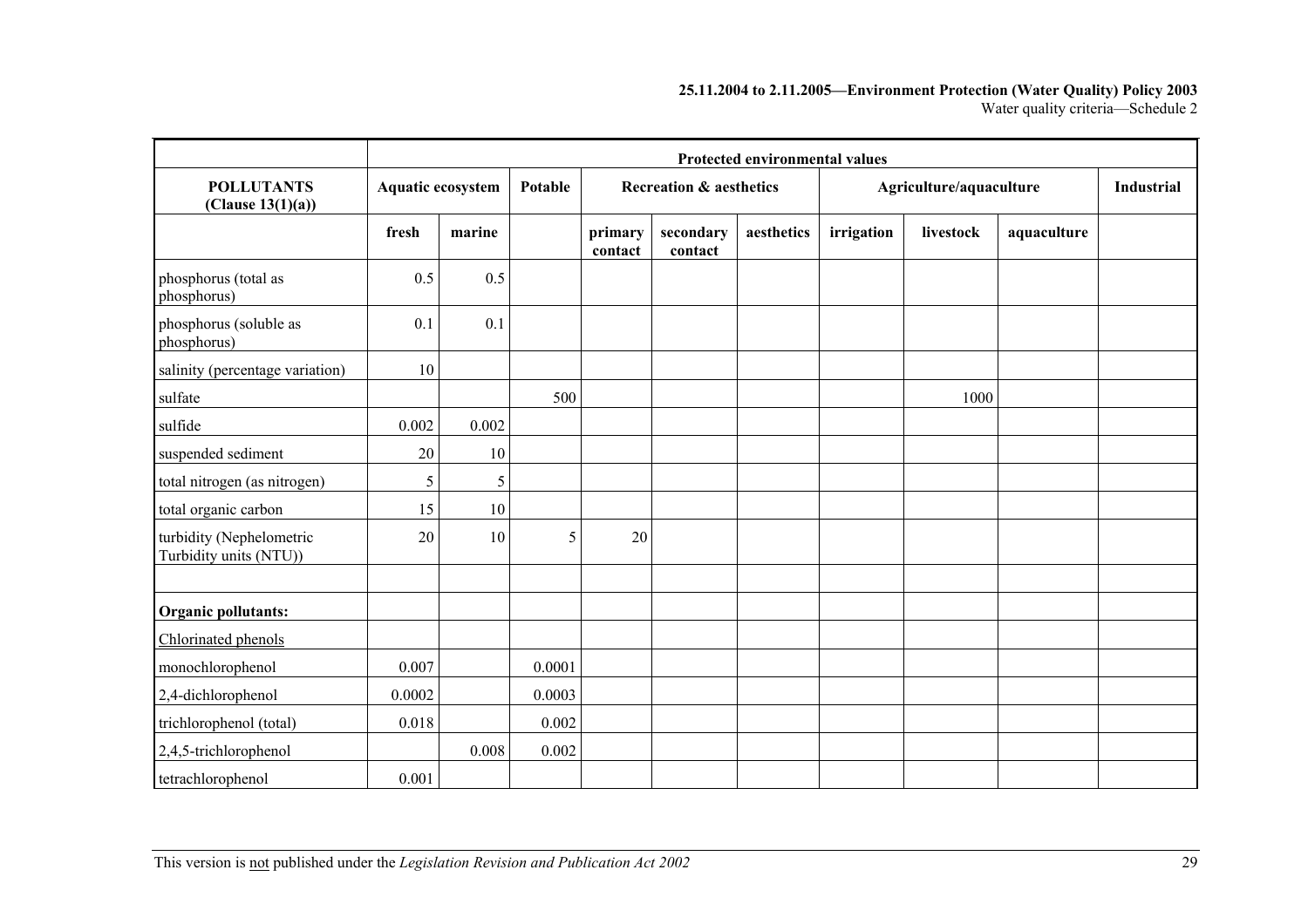### **Environment Protection (Water Quality) Policy 2003—25.11.2004 to 2.11.2005**

Schedule 2—Water quality criteria

|                                           | Protected environmental values |        |         |                    |                                    |            |            |                         |             |  |  |
|-------------------------------------------|--------------------------------|--------|---------|--------------------|------------------------------------|------------|------------|-------------------------|-------------|--|--|
| <b>POLLUTANTS</b><br>(Clause $13(1)(a)$ ) | <b>Aquatic ecosystem</b>       |        | Potable |                    | <b>Recreation &amp; aesthetics</b> |            |            | Agriculture/aquaculture |             |  |  |
|                                           | fresh                          | marine |         | primary<br>contact | secondary<br>contact               | aesthetics | irrigation | livestock               | aquaculture |  |  |
| oil and grease                            | 10                             | 10     |         |                    |                                    | 10         |            |                         |             |  |  |
| pentachlorophenol                         | 0.00005                        | 0.0002 | 0.00001 |                    |                                    |            |            |                         |             |  |  |
| Chlorobenzenes                            |                                |        |         |                    |                                    |            |            |                         |             |  |  |
| 1,2-dichlorobenzene                       | 0.0025                         |        | 1.5     |                    |                                    |            |            |                         |             |  |  |
| 1,3-dichlorobenzene                       | 0.0025                         |        |         |                    |                                    |            |            |                         |             |  |  |
| 1,4-dichlorobenzene                       | 0.004                          |        | 0.04    |                    |                                    |            |            |                         |             |  |  |
| monochlorobenzene                         | 0.015                          |        |         |                    |                                    |            |            |                         |             |  |  |
| trichlorobenzenes (total)                 |                                |        | 0.03    |                    |                                    |            |            |                         |             |  |  |
| 1,2,3-trichlorobenzene                    | 0.0009                         |        |         |                    |                                    |            |            |                         |             |  |  |
| 1,2,4-trichlorobenzene                    | 0.0005                         |        |         |                    |                                    |            |            |                         |             |  |  |
| 1,3,5-trichlorobenzene                    | 0.0007                         |        |         |                    |                                    |            |            |                         |             |  |  |
| 1,2,3,4-tetrachlorobenzene                | 0.0001                         |        |         |                    |                                    |            |            |                         |             |  |  |
| 1,2,3,5-tetrachlorobenzene                | 0.0001                         |        |         |                    |                                    |            |            |                         |             |  |  |
| 1,2,4,5-tetrachlorobenzene                | 0.0002                         |        |         |                    |                                    |            |            |                         |             |  |  |
| pentachlorobenzene                        | 0.00003                        |        |         |                    |                                    |            |            |                         |             |  |  |
| hexachlorobenzene                         | 0.000007                       |        |         |                    |                                    |            |            |                         |             |  |  |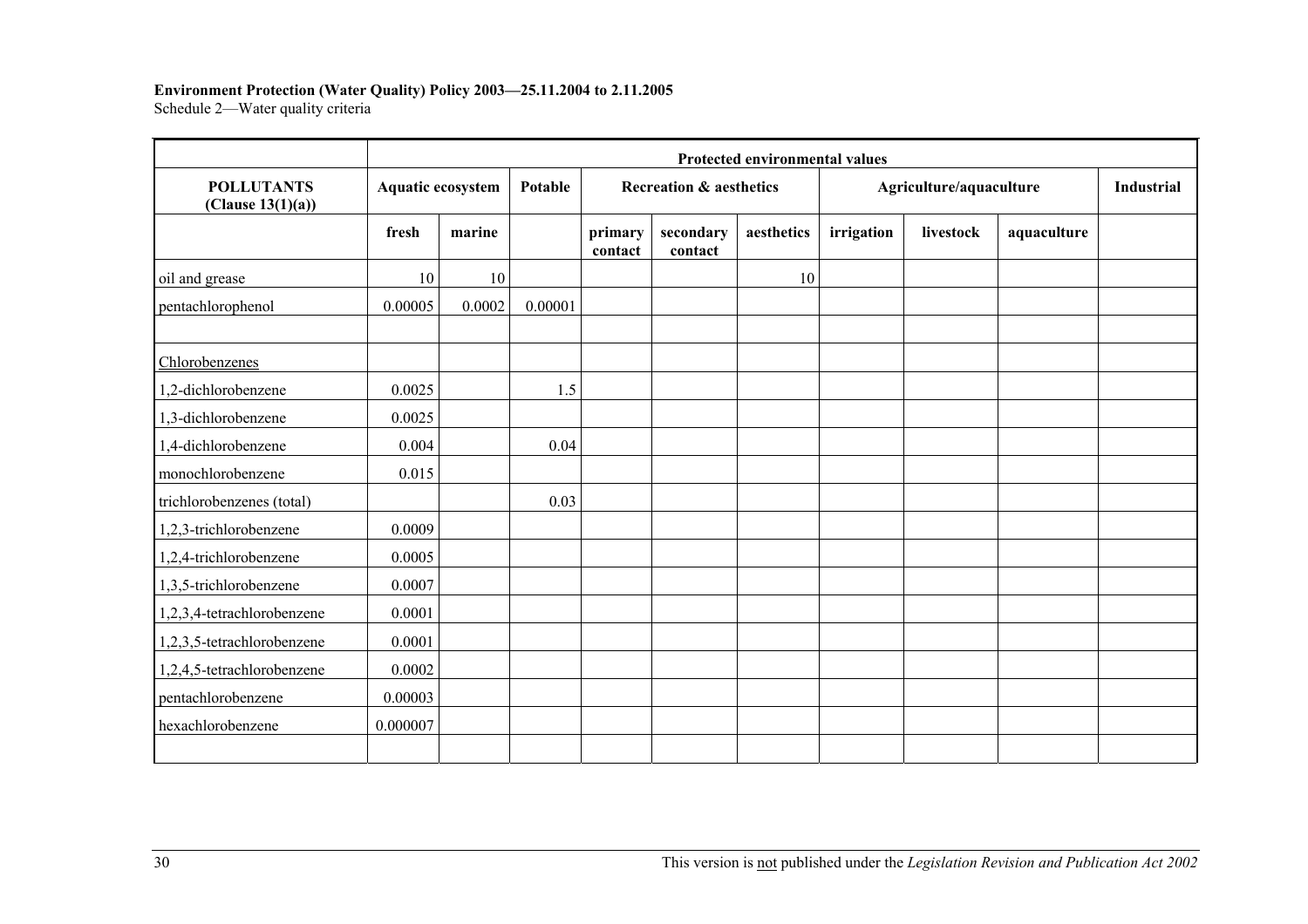#### **25.11.2004 to 2.11.2005—Environment Protection (Water Quality) Policy 2003**  Water quality criteria—Schedule 2

|                                        | Protected environmental values |                   |         |                    |                                    |            |            |                         |             |                   |
|----------------------------------------|--------------------------------|-------------------|---------|--------------------|------------------------------------|------------|------------|-------------------------|-------------|-------------------|
| <b>POLLUTANTS</b><br>(Clause 13(1)(a)) |                                | Aquatic ecosystem | Potable |                    | <b>Recreation &amp; aesthetics</b> |            |            | Agriculture/aquaculture |             | <b>Industrial</b> |
|                                        | fresh                          | marine            |         | primary<br>contact | secondary<br>contact               | aesthetics | irrigation | livestock               | aquaculture |                   |
| Organotins                             |                                |                   |         |                    |                                    |            |            |                         |             |                   |
| tributyltins                           | 0.00008                        | 0.00002           | 0.001   |                    |                                    |            |            |                         |             |                   |
|                                        |                                |                   |         |                    |                                    |            |            |                         |             |                   |
| Plasticisers                           |                                |                   |         |                    |                                    |            |            |                         |             |                   |
| di(2-ethylhexyl) phthalate             |                                |                   | 0.01    |                    |                                    |            |            |                         |             |                   |
|                                        |                                |                   |         |                    |                                    |            |            |                         |             |                   |
| Other organic pollutants               |                                |                   |         |                    |                                    |            |            |                         |             |                   |
| acrlyamide                             |                                |                   | 0.0002  |                    |                                    |            |            |                         |             |                   |
| benzene                                | 0.3                            | 0.3               | 0.001   |                    |                                    |            |            |                         | 0.04        |                   |
| carbon tetrachloride                   |                                |                   | 0.003   |                    |                                    |            |            |                         |             |                   |
| 1,2-dichloroethane                     |                                |                   | 0.003   |                    |                                    |            |            |                         |             |                   |
| 1,1-dichloroethene                     |                                |                   | 0.03    |                    |                                    |            |            |                         |             |                   |
| 1,2-dichloroethene                     |                                |                   | 0.06    |                    |                                    |            |            |                         |             |                   |
| dichloromethane                        |                                |                   | 0.004   |                    |                                    |            |            |                         |             |                   |
| epichlorohydrin                        |                                |                   | 0.0005  |                    |                                    |            |            |                         |             |                   |
| ethylbenzene                           |                                |                   | 0.3     |                    |                                    |            |            |                         |             |                   |
| ethylenediamine tetraacetic acid       |                                |                   | 0.25    |                    |                                    |            |            |                         |             |                   |
| hexachlorobutadiene                    |                                |                   | 0.0007  |                    |                                    |            |            |                         |             |                   |
| nitrilotriacetic acid                  |                                |                   | 0.2     |                    |                                    |            |            |                         |             |                   |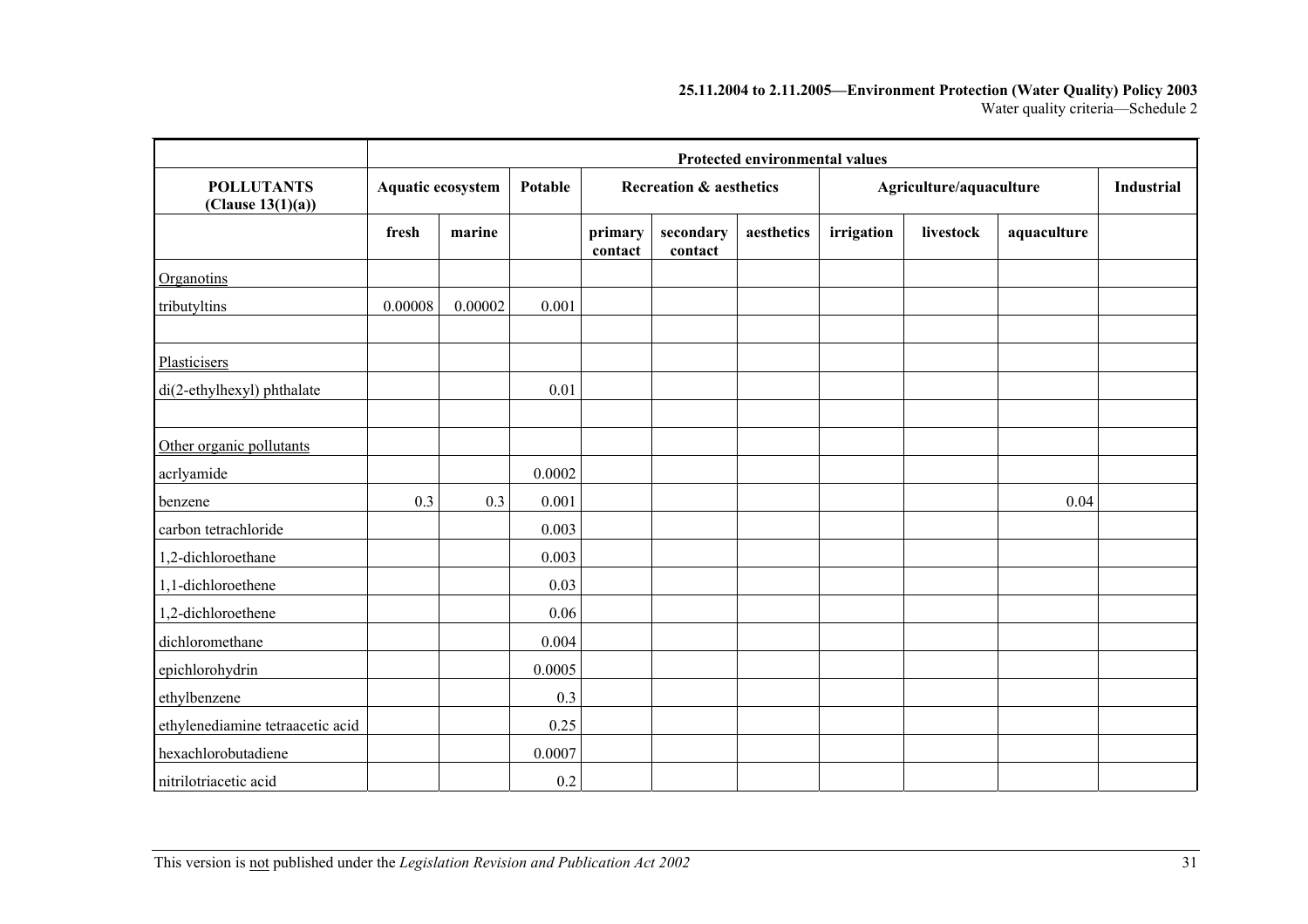#### **Environment Protection (Water Quality) Policy 2003—25.11.2004 to 2.11.2005**

Schedule 2—Water quality criteria

|                                                                   | Protected environmental values |                   |                  |                    |                                    |            |            |                         |             |  |  |
|-------------------------------------------------------------------|--------------------------------|-------------------|------------------|--------------------|------------------------------------|------------|------------|-------------------------|-------------|--|--|
| <b>POLLUTANTS</b><br>(Clause $13(1)(a)$ )                         |                                | Aquatic ecosystem | Potable          |                    | <b>Recreation &amp; aesthetics</b> |            |            | Agriculture/aquaculture |             |  |  |
|                                                                   | fresh                          | marine            |                  | primary<br>contact | secondary<br>contact               | aesthetics | irrigation | livestock               | aquaculture |  |  |
| pesticides                                                        | $\boldsymbol{0}$               | $\boldsymbol{0}$  | $\boldsymbol{0}$ |                    |                                    |            |            |                         |             |  |  |
| polyaromatic hydrocarbons<br>(PAHs)                               | 0.003                          | 0.003             | 0.00001          |                    |                                    |            |            |                         |             |  |  |
| phenol                                                            | 0.05                           | 0.05              |                  |                    |                                    |            |            |                         |             |  |  |
| polychlorinated biphenyls<br>(PCBs)                               | 0.000001                       | 0.000004          |                  |                    |                                    |            |            |                         | 0.0005      |  |  |
| styrene                                                           |                                |                   | 0.03             |                    |                                    |            |            |                         |             |  |  |
| 2,3,7,8 tetra-<br>chlorodibenzodioxin<br>(2378 TCDD)              | $\Omega$                       | $\mathbf{0}$      | $\theta$         |                    |                                    |            |            |                         |             |  |  |
| tetrachloroethene                                                 |                                |                   | 0.04             |                    |                                    |            |            |                         |             |  |  |
| toluene                                                           | 0.3                            |                   | 0.8              |                    |                                    |            |            |                         |             |  |  |
| vinyl chloride                                                    |                                |                   | 0.0003           |                    |                                    |            |            |                         |             |  |  |
| xylene                                                            |                                |                   | 0.6              |                    |                                    |            |            |                         |             |  |  |
| Microbiological pollutants<br>(organisms per<br>100 millilitres): |                                |                   |                  |                    |                                    |            |            |                         |             |  |  |
| faecal coliforms or E.coli                                        |                                |                   | $\overline{0}$   | 150                | 1000                               |            | 1000       | 1000                    | $\theta$    |  |  |
| Enterococci                                                       |                                |                   |                  | 33                 |                                    |            |            |                         |             |  |  |
|                                                                   |                                |                   |                  |                    |                                    |            |            |                         |             |  |  |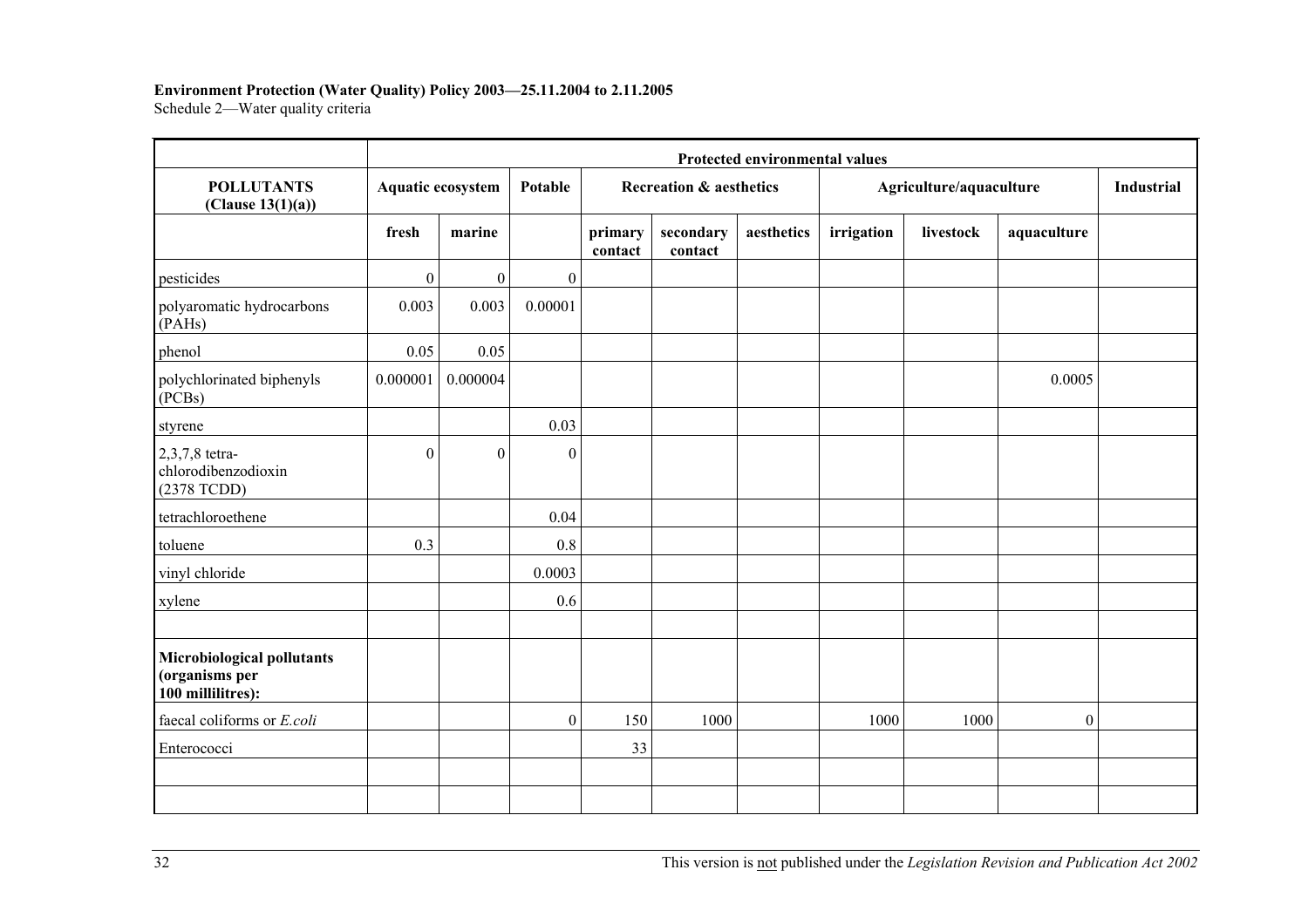#### **25.11.2004 to 2.11.2005—Environment Protection (Water Quality) Policy 2003**  Water quality criteria—Schedule 2

|                                                                                                                                                                                                                    |                      | Protected environmental values |                        |                    |                                    |            |                         |                   |             |  |
|--------------------------------------------------------------------------------------------------------------------------------------------------------------------------------------------------------------------|----------------------|--------------------------------|------------------------|--------------------|------------------------------------|------------|-------------------------|-------------------|-------------|--|
| <b>POLLUTANTS</b><br>(Clause $13(1)(a)$ )                                                                                                                                                                          | Aquatic ecosystem    |                                | Potable                |                    | <b>Recreation &amp; aesthetics</b> |            | Agriculture/aquaculture | <b>Industrial</b> |             |  |
|                                                                                                                                                                                                                    | fresh                | marine                         |                        | primary<br>contact | secondary<br>contact               | aesthetics | irrigation              | livestock         | aquaculture |  |
| <b>CHARACTERISTICS</b><br>(Clause 13(1)(b))                                                                                                                                                                        |                      |                                |                        |                    |                                    |            |                         |                   |             |  |
| oxygen (dissolved)                                                                                                                                                                                                 | >6                   | >6                             |                        |                    |                                    |            |                         |                   |             |  |
| pH (pH units)                                                                                                                                                                                                      | between<br>$6.5 - 9$ |                                | between<br>$6.5 - 8.5$ |                    |                                    |            | between<br>$4.5 - 9$    |                   |             |  |
| Note-<br>$\ast$<br>Soluble means fully dissolved or filterable through a 0.1 micron filter.<br>$\ast$<br>Zero means that the pollutant must not be detectable when measured by a method approved by the Authority. |                      |                                |                        |                    |                                    |            |                         |                   |             |  |

**Table 2—Criteria for particular bodies of water**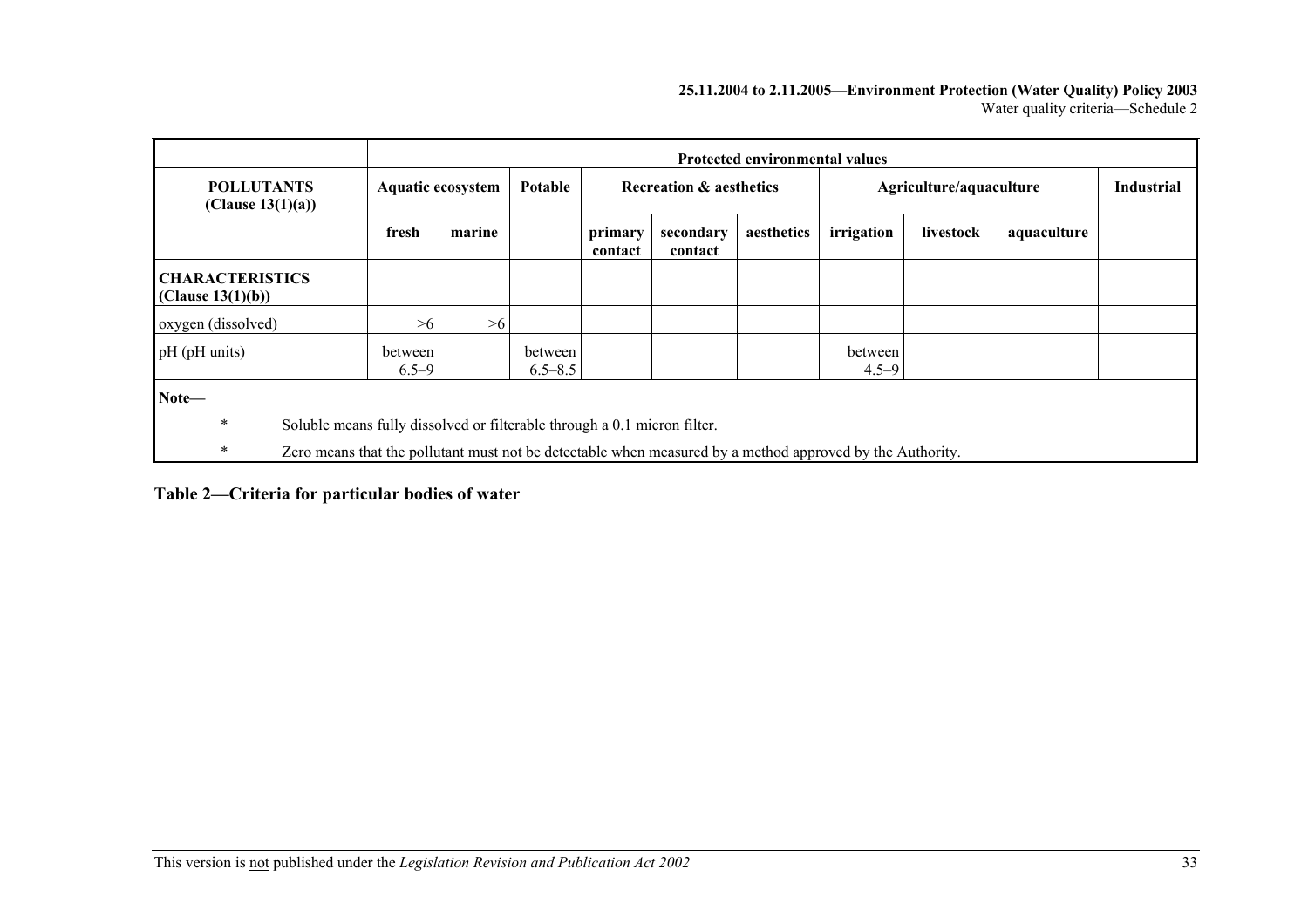## **Schedule 3—Discharge limits**

(Clause 16)

## **Schedule 4—Listed pollutants**

(Clauses 17 and 19)

## **Part 1**

Agricultural chemicals Airconditioning or cooling system wastewater Brick, bitumen or concrete cutting wastewater Building construction or demolition waste Building washwater Carpet or upholstery cleaning waste Chemicals designed for human or animal therapeutic use Cleaning agents Concrete waste Condensate from compressors Detergents and their byproducts Engine coolant Fire sprinkler test water Fuel dispensing area washwater Hard waste (eg vehicles, tyres, batteries, metal parts, piping) High pressure water blasting waste Motor vehicle servicing or repairs waste Oil, grease or lubricants Paint and paint scrapings Painting washwater Paint stripping waste Petroleum products Photographic chemicals Plaster, plaster waste and plaster wastewater Pool backwash water Pool chemicals Putrescible waste (eg food scraps, dead animals)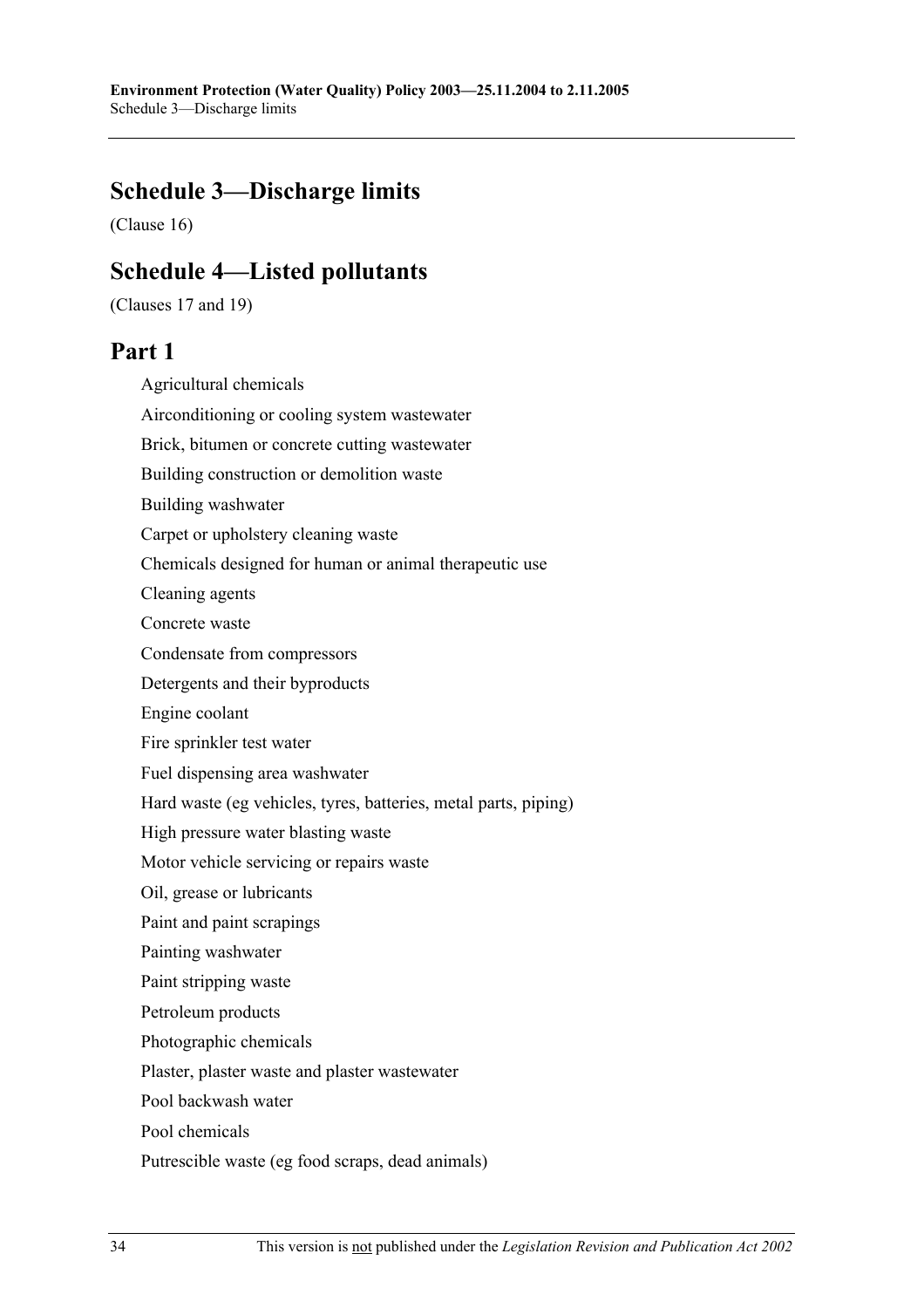Roof cleaning waste Rubbish (eg cans, bottles, plastic items or materials) Sawdust Sewage Solvents Stain or varnish Steam cleaning waste Street cleaning waste Timber preservatives Washdown water from cleaning animals or animal enclosures Washdown water from cleaning vehicles, plant or equipment Washdown water from commercial or industrial premises or wharves Waste from grease traps Wastes listed in Part B of Schedule 1 of the Act

## **Part 2**

Animal faeces Fertilisers Green waste (eg lawn clippings, leaves, prunings) Soil, clay, gravel or sand

# **Schedule 5—Listed pollutants**

(Clause 18) Oil or petroleum products Paint or paint products Sewage Timber preservatives Wastes listed in Part B of Schedule 1 of the Act